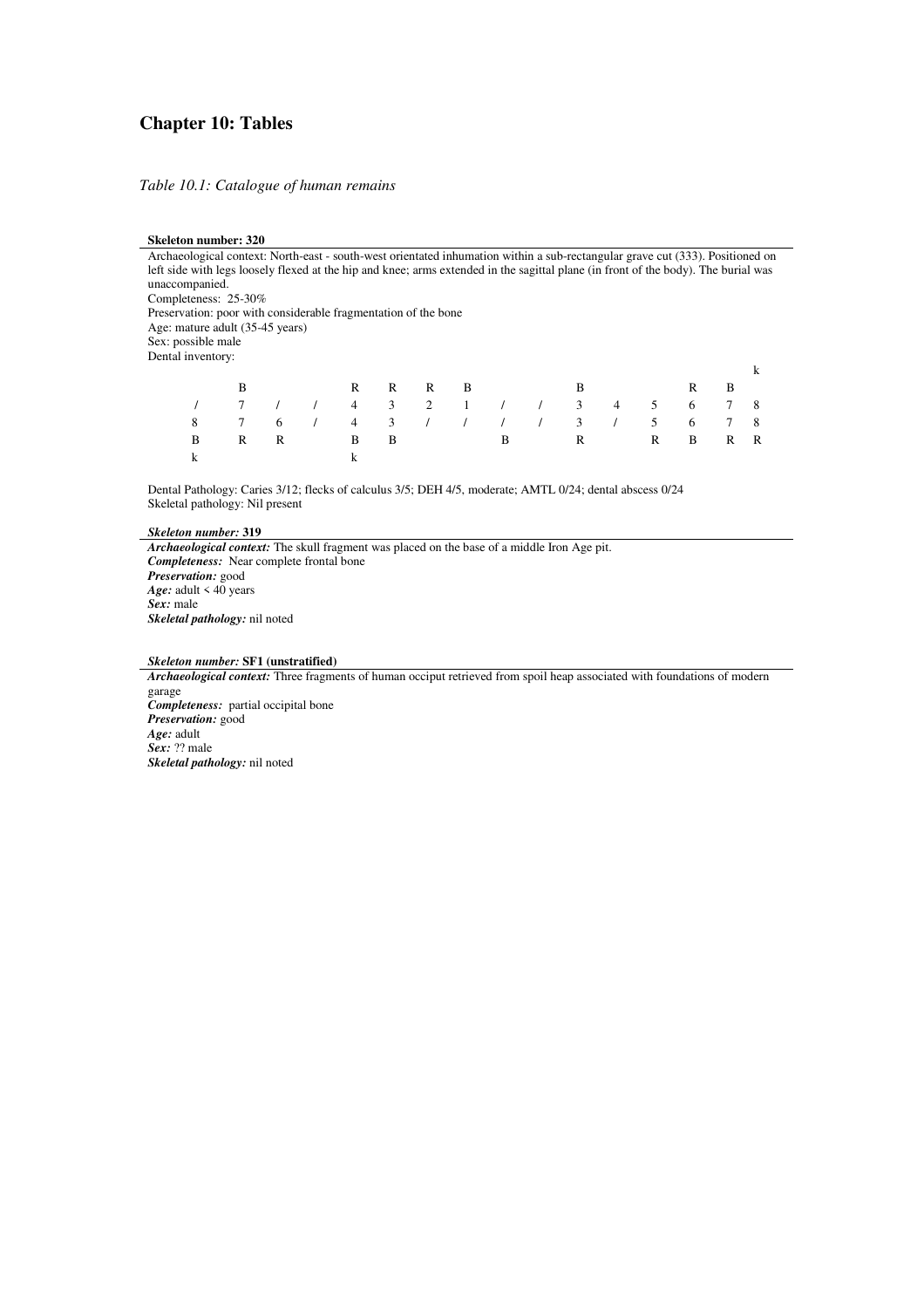| Table 10.2: Distribution of animal bone by phase and trench (Number of fragments) |  |
|-----------------------------------------------------------------------------------|--|
|                                                                                   |  |

| <b>Phase</b>          | <b>Early Iron Age</b> | <b>Middle Iron</b><br>Age | <b>Middle Iron</b><br>Age? |     |      |     | Iron Age Roman Roman? Medieval Undated Total |   |      |
|-----------------------|-----------------------|---------------------------|----------------------------|-----|------|-----|----------------------------------------------|---|------|
| Drainage              | 56                    | 119                       |                            |     |      |     |                                              |   | 186  |
| <b>Offices</b>        | 13                    | 860                       |                            |     | 93   |     | -                                            |   | 992  |
| <b>Staff Car Park</b> |                       |                           |                            |     |      |     |                                              |   |      |
| Visit Car Park        | 45                    | 775                       |                            | 120 | 55   | 44  |                                              |   | 1042 |
| <b>Total</b>          | 114                   | 1755                      | 20                         | 137 | 148  | 44  |                                              |   | 2221 |
| Weight $(g)$          | 818                   | 5368                      | 234                        | 625 | 1197 | 107 |                                              | 4 | 8364 |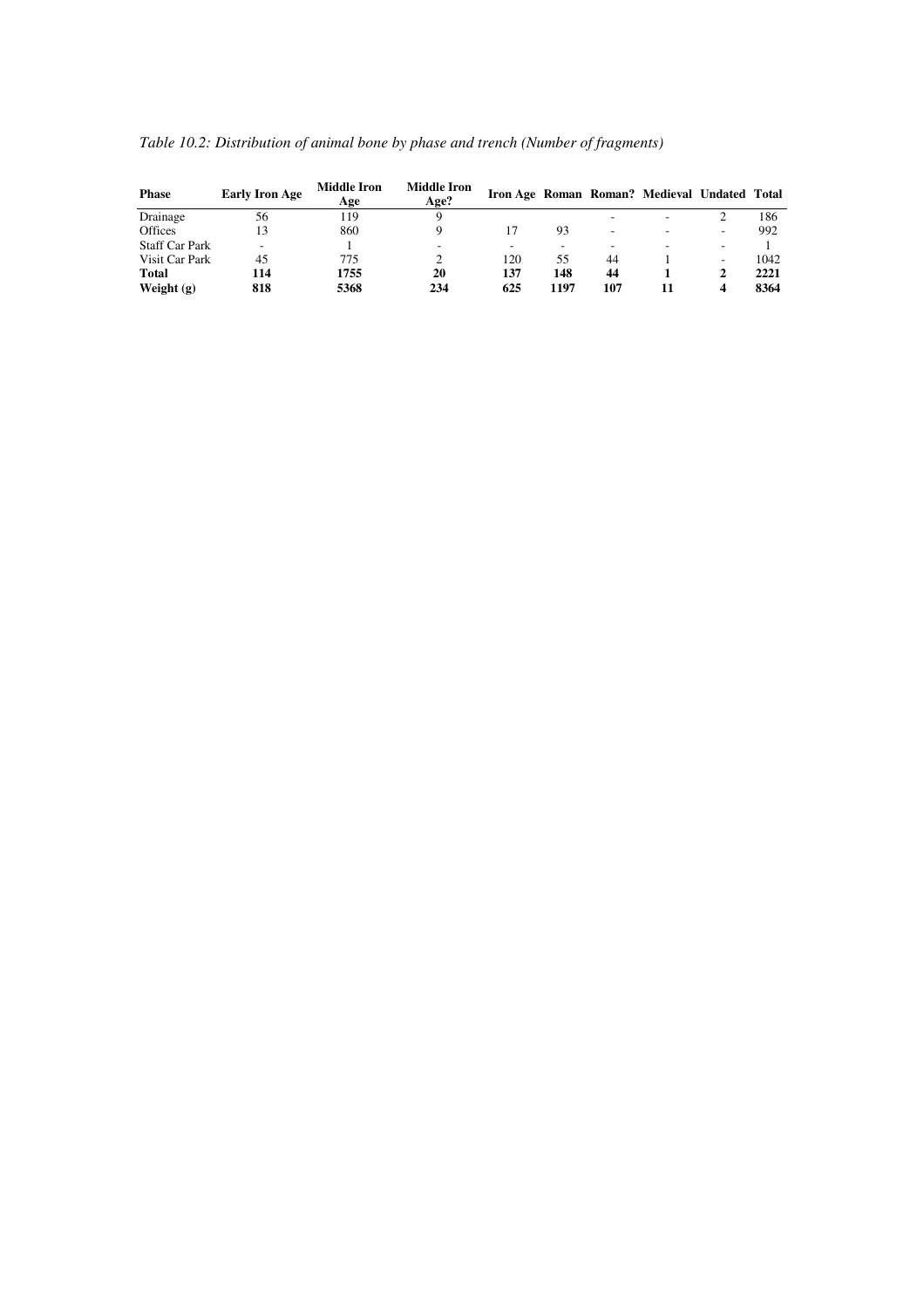# *Table 10.3: Condition of the animal bone assemblage*

| Condition                  |     |      | Early Iron Age Middle Iron Age Middle Iron Age? Iron Age Roman Roman? |     |       |     |
|----------------------------|-----|------|-----------------------------------------------------------------------|-----|-------|-----|
| Excellent                  | 5%  |      |                                                                       |     |       |     |
| Good                       | 52% | 65%  | 30%                                                                   | 18% | 2%    | 7%  |
| Moderate                   | 43% | 19%  | 65%                                                                   | 58% | 97%   | 93% |
| Poor                       | -   | 16%  | 5%                                                                    | 25% | $1\%$ | -   |
| Very Poor                  | -   |      | -                                                                     |     |       | -   |
| <b>Number of fragments</b> | 114 | 1755 | 20                                                                    | 137 | 148   | 44  |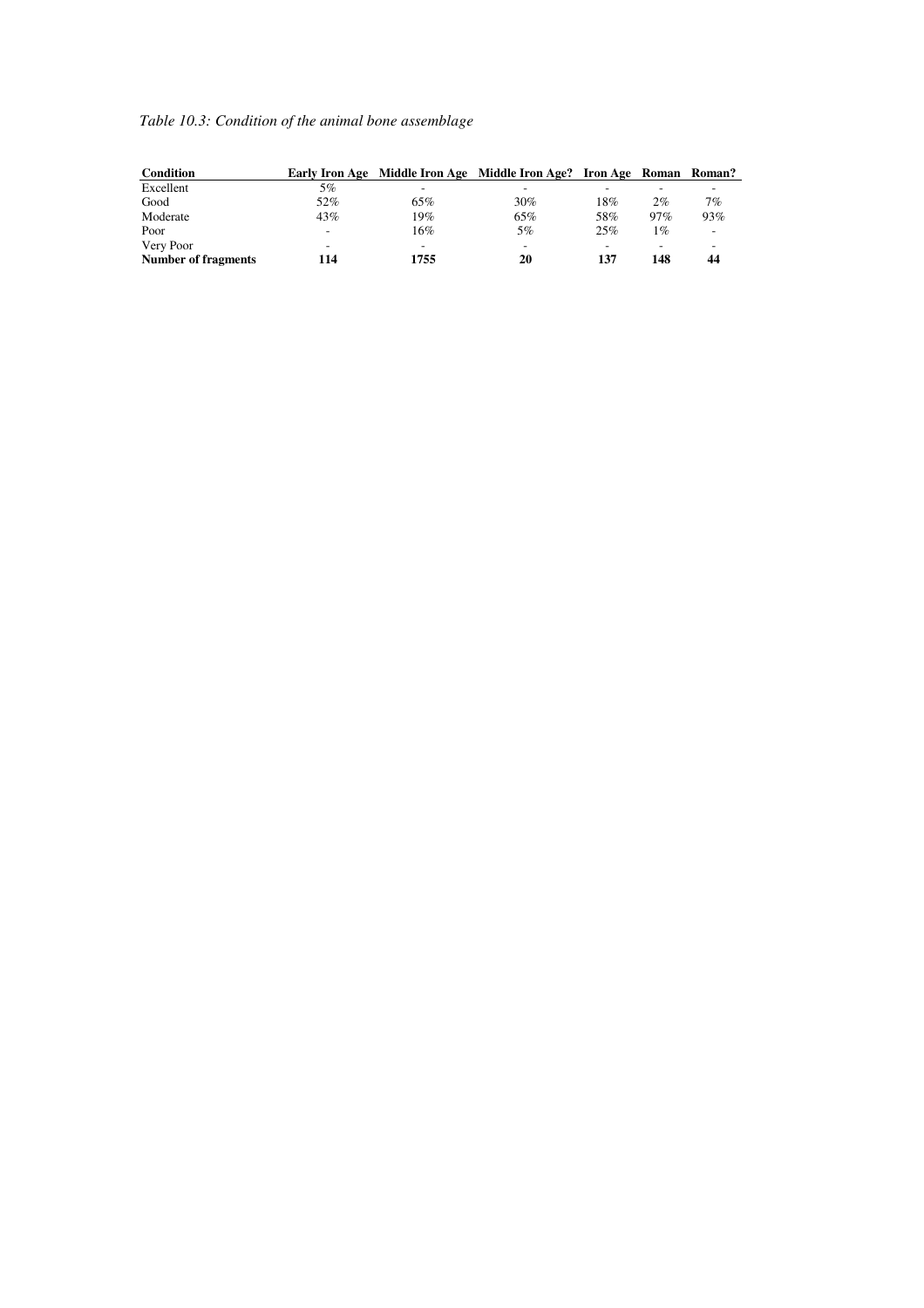|  |  | Table 10.4: Condition of the middle Iron Age animal bone assemblage compared by context type |
|--|--|----------------------------------------------------------------------------------------------|
|--|--|----------------------------------------------------------------------------------------------|

| Condition                  | Ditch fill | Ring gully fill | <b>Pit fill</b> | <b>Posthole fill</b> | Total |
|----------------------------|------------|-----------------|-----------------|----------------------|-------|
| Excellent                  |            |                 |                 |                      |       |
| Good                       | 58%        | 23%             | 72%             | 79%                  | 65%   |
| Moderate                   | 22%        | 63%             | 13%             | 15%                  | 19%   |
| Poor                       | 19%        | 15%             | 14%             | 6%                   | 16%   |
| Very Poor                  |            | -               | -               | -                    | -     |
| <b>Number of fragments</b> | 546        | 115             | 1066            | 48                   | 1775  |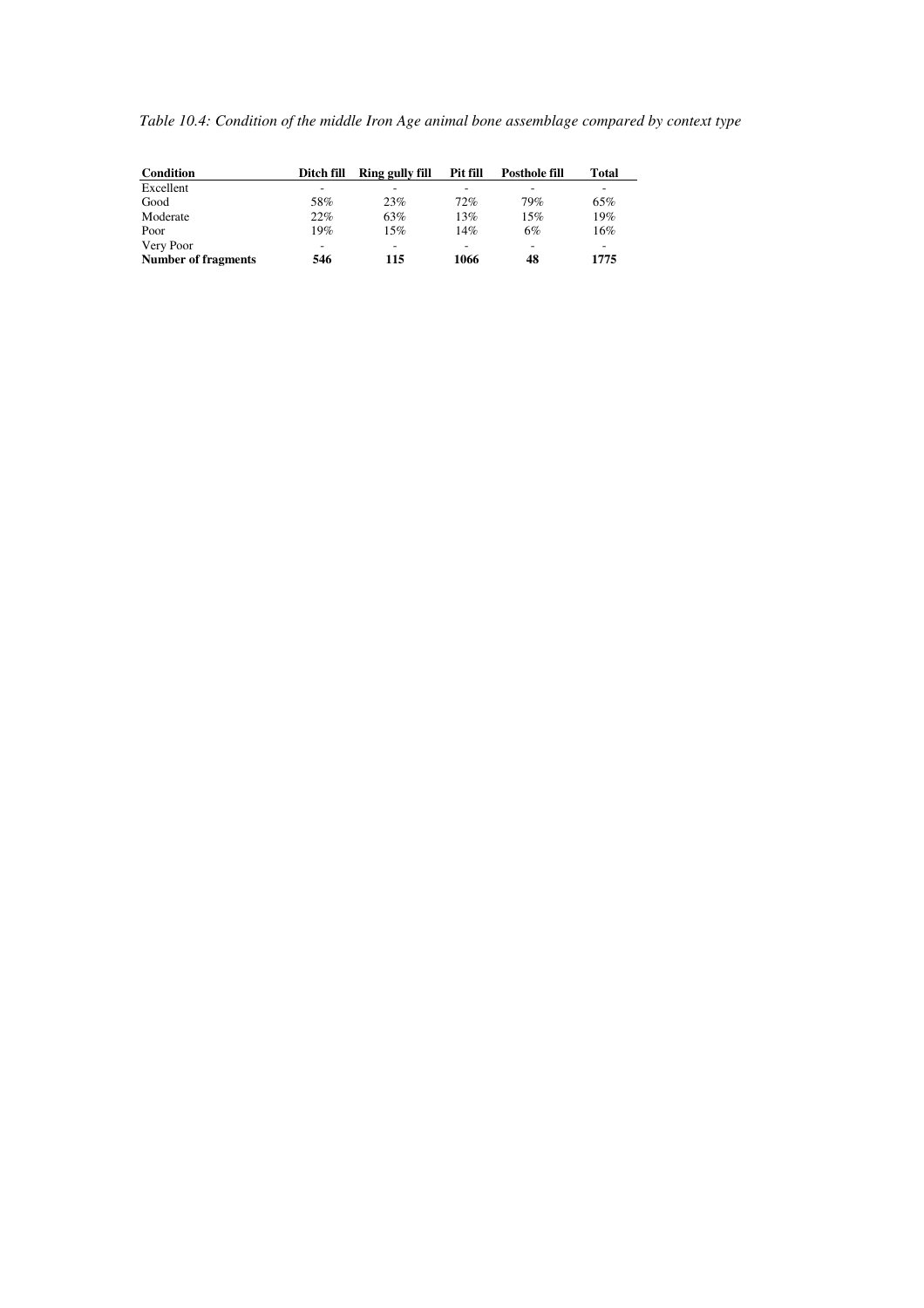|  |  | Table 10.5: Frequency of gnawing, burning and recent breaks in bone fragments of each phase |  |  |
|--|--|---------------------------------------------------------------------------------------------|--|--|
|  |  |                                                                                             |  |  |

| Period          | Number of<br>fragments |       |       | <b>Gnawed Burnt Recent breaks</b> |
|-----------------|------------------------|-------|-------|-----------------------------------|
| Early Iron Age  | 114                    | 2%    | 24%   | 61%                               |
| Middle Iron Age | 1775                   | 1%    | 10%   | 34%                               |
| Iron Age        | 137                    | 1%    | 4%    | 82%                               |
| Roman           | 192                    | 1%    | $1\%$ | 52%                               |
| <b>Total</b>    | 2221                   | $1\%$ | 10%   | 40%                               |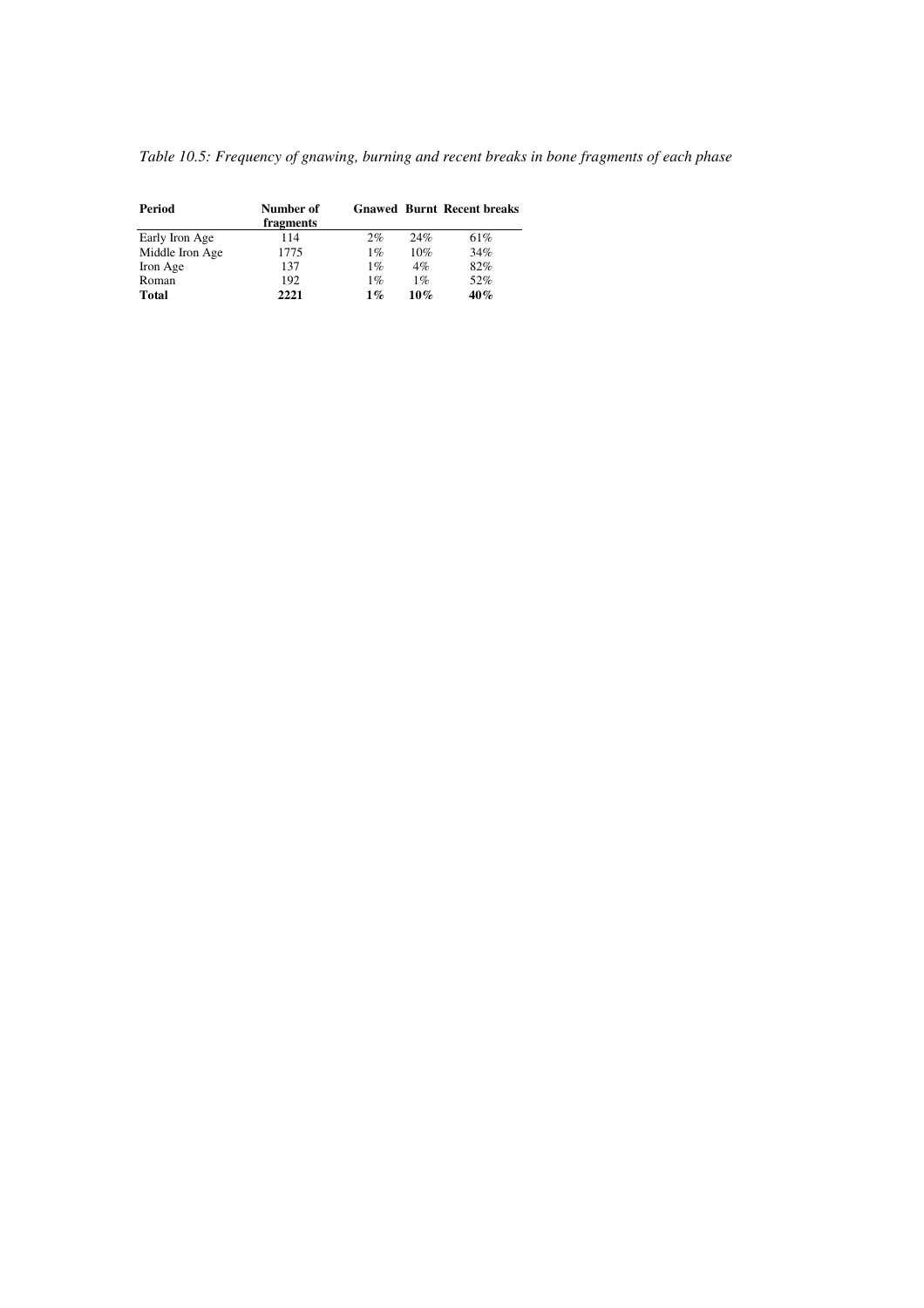*Table 10.6: Taxa identified in hand collected assemblage grouped by period (Number of fragments). Possible middle Iron Age grouped with Middle Iron Age and possible Roman grouped with Roman. Possible cattle grouped with cattle and possible pig grouped with pig* 

| <b>Species</b>      |     | Early Iron Age Middle Iron Age Iron Age Roman Medieval Unphased Total |                |     |   |      |
|---------------------|-----|-----------------------------------------------------------------------|----------------|-----|---|------|
| Cattle              | 11  | 51                                                                    | 8              | 4   |   | 75   |
| bovid               |     | 4                                                                     |                |     |   | 4    |
| Horse               |     | 23                                                                    | $\overline{2}$ | 3   |   | 29   |
| Large mammal        | 31  | 316                                                                   | 43             | 134 |   | 525  |
| Medium/large mammal | 12  | 446                                                                   | 68             | 44  |   | 571  |
| Sheep               |     |                                                                       |                |     |   |      |
| Sheep/goat          | 8   | 107                                                                   | 3              | っ   |   | 120  |
| Pig                 | 3   | 13                                                                    |                |     |   | 17   |
| Dog                 |     |                                                                       |                |     |   | 2    |
| Medium mammal       | 48  | 767                                                                   | 12             | 2   |   | 829  |
| Small/medium mammal |     | 3                                                                     |                |     |   | 3    |
| Small mammal        |     |                                                                       |                |     |   |      |
| Vole                |     |                                                                       |                |     |   |      |
| Crow                |     |                                                                       |                |     |   |      |
| <b>Bird</b>         |     |                                                                       |                |     |   |      |
| Unidentified        |     | 38                                                                    |                |     |   | 39   |
| <b>Total</b>        | 114 | 1775                                                                  | 137            | 192 | 2 | 2221 |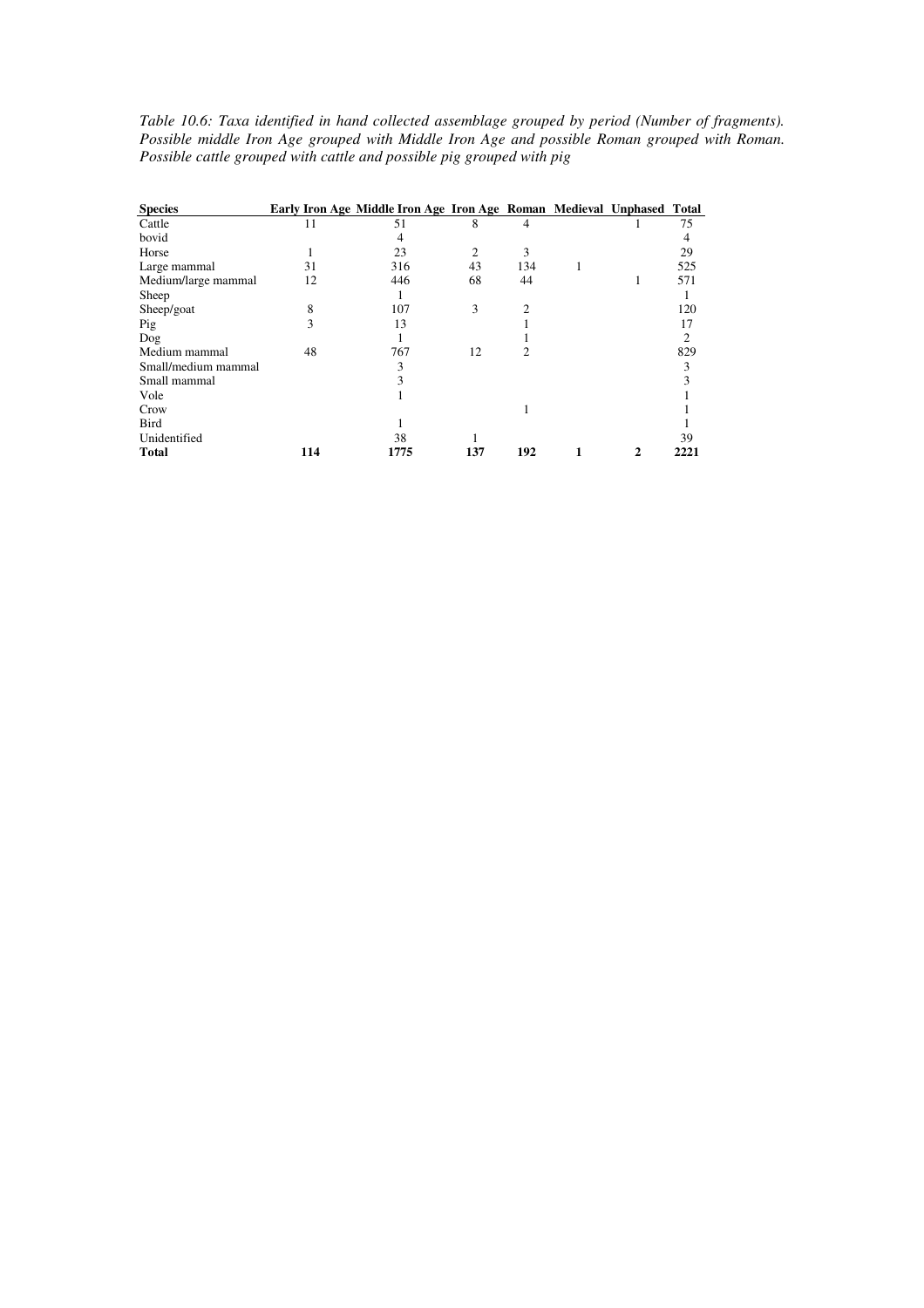*Table 10.7 Bone measurement data following von den Driesch (1976). Measurements marked \* are from slightly abraded bones* 

| <b>Phase</b>    | Area               | Context | <b>Species</b> | Element    | <b>Measurements</b>                                        |
|-----------------|--------------------|---------|----------------|------------|------------------------------------------------------------|
| Early Iron Age  | <b>Offices</b>     | 757     | Cattle         | astragalus | GLI=57.0, GLm=52.5, D1=31.4, Dm= 28.9, Bd= 37.5.           |
| Middle Iron Age | Offices            | 588     | Cattle         | phalanx I  | GLpe= 49.6, Bp= 27.7, SD= 24.7, Bd= 25.3.                  |
| Middle Iron Age | Visitors' Car Park | 111     | Cattle         | astragalus | $GLI = 55.8$ .                                             |
| Middle Iron Age | <b>Offices</b>     | 760     | Sheep/goat     | radius     | $SD = 14.0$ , $Bd = 24.2$ .                                |
| Middle Iron Age | <b>Offices</b>     | 761     | Horse          | phalanx II | GL= 39.4, Bp=43.6, BFp= 39.4, Dp=27.5, SD= 39.6, Bd= 44.3. |
| Middle Iron Age | Visitors' Car Park | 38      | Horse          | radius     | Bd= 63.0, BFd=56.7.                                        |
| Middle Iron Age | <b>Offices</b>     | 622     | Horse          | radius     | $SD = 32.0$ .                                              |
| Middle Iron Age | <b>Offices</b>     | 750     | $\log$         | ulna       | DPA= 21.6, SDO= 19.0, BPC= 14.8.                           |
| Iron Age        | <b>Offices</b>     | 631     | Horse          | scapula    | $LG = 47.6$ .                                              |
| Roman           | <b>Offices</b>     | 801     | Horse          | tibia      | $GL = 331.5$ , $SD = 38.7$ .                               |
| Roman           | Offices            | 801     | Dog            | humerus    | $Dp > 40.8$ mm.                                            |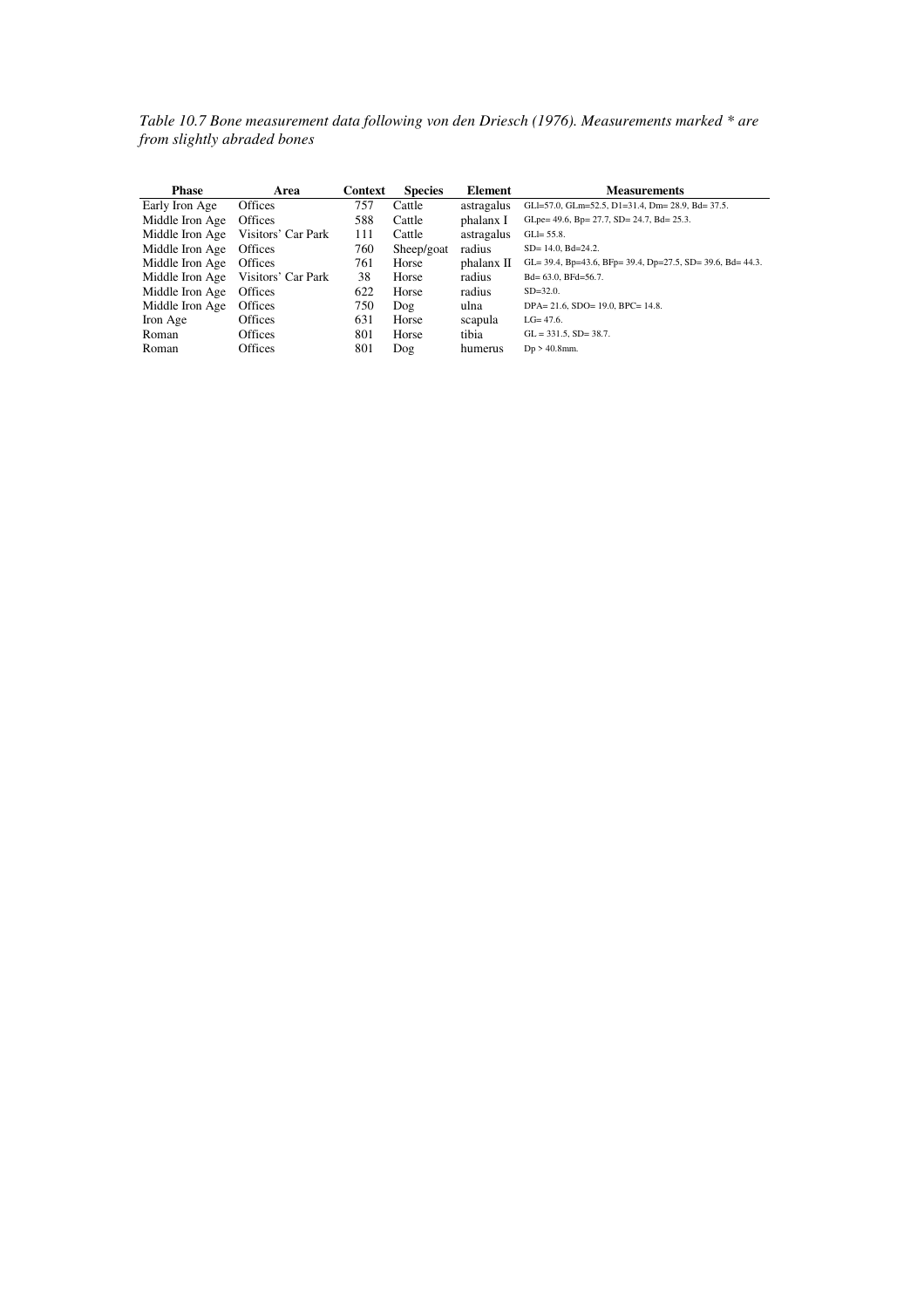*Table 10.8: Age-at-death from mandibular tooth wear calculated following Halstead (1985) and Silver (1969). The estimated age range for teeth identified as first or second molar includes that stage of attrition on either tooth. UN = unerupted* 

|                            |              |                |              | Wear Stage (Grant 1982) |           |     | <b>Feature</b> | Age-at-death   |                |                |                     |
|----------------------------|--------------|----------------|--------------|-------------------------|-----------|-----|----------------|----------------|----------------|----------------|---------------------|
| Period                     | <b>Taxon</b> | <b>Element</b> | <b>Side</b>  | Dp4                     | <b>P4</b> | M1  | M1/2           | M <sub>2</sub> | M <sub>3</sub> |                |                     |
| Early Iron Age             | Cattle       | Tooth          |              | U                       |           |     |                |                |                | Ditch 395      | $\leq 1$ month      |
| Early Iron Age             | Sheep/goat   | Tooth          |              |                         |           |     | $\mathbf c$    |                |                | Gully 400      | 3-20 months         |
| Early Iron Age             | Pig          | Mandible       | 1            |                         |           |     |                | a              |                | Gully 400      | Immature            |
| Middle Iron Age Cattle     |              | Tooth          |              |                         |           |     | f              |                |                | Ditch 70       | 8-30 months         |
| Middle Iron Age Cattle     |              | Tooth          |              |                         |           |     | J              |                |                | Ditch 610      | $>18$ months        |
| Middle Iron Age Cattle     |              | Tooth          |              |                         |           |     | g              |                |                | Ring gully 700 | >18 months          |
| Middle Iron Age Cattle     |              | Tooth          |              | j                       |           |     |                |                |                | Pit 872        | 8-18 months         |
| Middle Iron Age Pig        |              | Mandible       | 1            |                         |           |     |                | $\mathbf c$    |                | Ditch 70       | Sub-adult           |
| Middle Iron Age Pig        |              | Mandible       | $\mathbf r$  |                         | a         | e   |                |                |                | Ditch 70       | Immature            |
| Middle Iron Age Pig        |              | Tooth          | 1            |                         |           |     |                |                | <b>UN</b>      | Ditch 70       | $\leq$ 17-22 months |
| Middle Iron Age Pig        |              | Mandible       | $\mathbf{1}$ |                         | e         | m   |                | $\bf k$        | d              | Pit 484        | Adult               |
| Middle Iron Age Pig        |              | Mandible       | $\mathbf r$  |                         | a         |     |                |                |                | Pit 621        | Immature - adult    |
| Middle Iron Age Sheep/goat |              | Tooth          | $\mathbf{1}$ |                         |           |     | g              |                |                | Ditch 70       | $>10$ months        |
| Middle Iron Age Sheep/goat |              | Tooth          | 1            |                         |           |     | $\mathbf c$    |                |                | Ditch 70       | 3-20 months         |
| Middle Iron Age Sheep/goat |              | Mandible       | $\mathbf r$  |                         | g         | e   |                | E              |                | Pit 94         | 3-10 months         |
| Middle Iron Age Sheep/goat |              | Mandible       | $\mathbf{1}$ | f                       |           | b   |                |                |                | Pit 94         | 3-10 months         |
| Middle Iron Age Sheep/goat |              | Tooth          |              |                         |           |     | d              |                |                | Pit 97         | >3 months           |
| Middle Iron Age Sheep/goat |              | Tooth          |              |                         |           |     | $\mathbf e$    |                |                | Ditch 60       | 3-34 months         |
| Middle Iron Age Sheep/goat |              | Tooth          |              |                         |           |     | g              |                |                | Ditch 70       | $>10$ months        |
| Middle Iron Age Sheep/goat |              | Tooth          |              |                         |           |     |                |                | e              | Ditch 70       | 3-5 years           |
| Middle Iron Age Sheep/goat |              | Mandible       | $\mathbf r$  |                         | g         | h   |                | g              | $\mathbf c$    | Ring gully 174 | 20-34 months        |
| Middle Iron Age Sheep/goat |              | Tooth          |              |                         |           |     | $\mathbf f$    |                |                | Ring gully 690 | >3 months           |
| Middle Iron Age Sheep/goat |              | Mandible       | $\mathbf r$  |                         | g         | h   |                | g              | $\mathbf e$    | Ring gully 700 | 3-5 years           |
| Middle Iron Age Sheep/goat |              | Tooth          |              |                         |           |     | d              |                |                | Ring gully 690 | >3 months           |
| Middle Iron Age Sheep/goat |              | Tooth          |              |                         |           |     | g              |                |                | Posthole 766   | $>10$ months        |
| Middle Iron Age Sheep      |              | Tooth          |              |                         |           |     | b              |                |                | Pit 769        | 3-20 months         |
| Middle Iron Age Sheep/goat |              | Mandible       | 1            | $\mathbf k$             |           | f/g |                | f              |                | Pit 769        | $>10$ months        |
| Middle Iron Age Sheep/goat |              | Mandible       | $\mathbf{1}$ |                         |           | k   |                | $\mathbf h$    | f              | Pit 769        | 3-5 years           |
| Middle Iron Age Sheep/goat |              | Mandible       | 1            |                         | g         | g   |                | g              | $\mathbf{c}$   | Pit 769        | 20-34 months        |
| Middle Iron Age Sheep/goat |              | Tooth          |              |                         |           |     | d              |                |                | Ditch 871      | 3-34 months         |
| Iron Age                   | Cattle       | Tooth          | $\mathbf r$  | j                       |           |     |                |                |                | Pit 41         | Senile              |
| Roman                      | Pig          | Tooth          |              |                         |           |     |                |                | <b>UN</b>      | Grave 333      | $\leq$ 17-22 months |
| Roman                      | Cattle       | Tooth          |              |                         |           |     | k              |                |                | Grave 333      | >30 months          |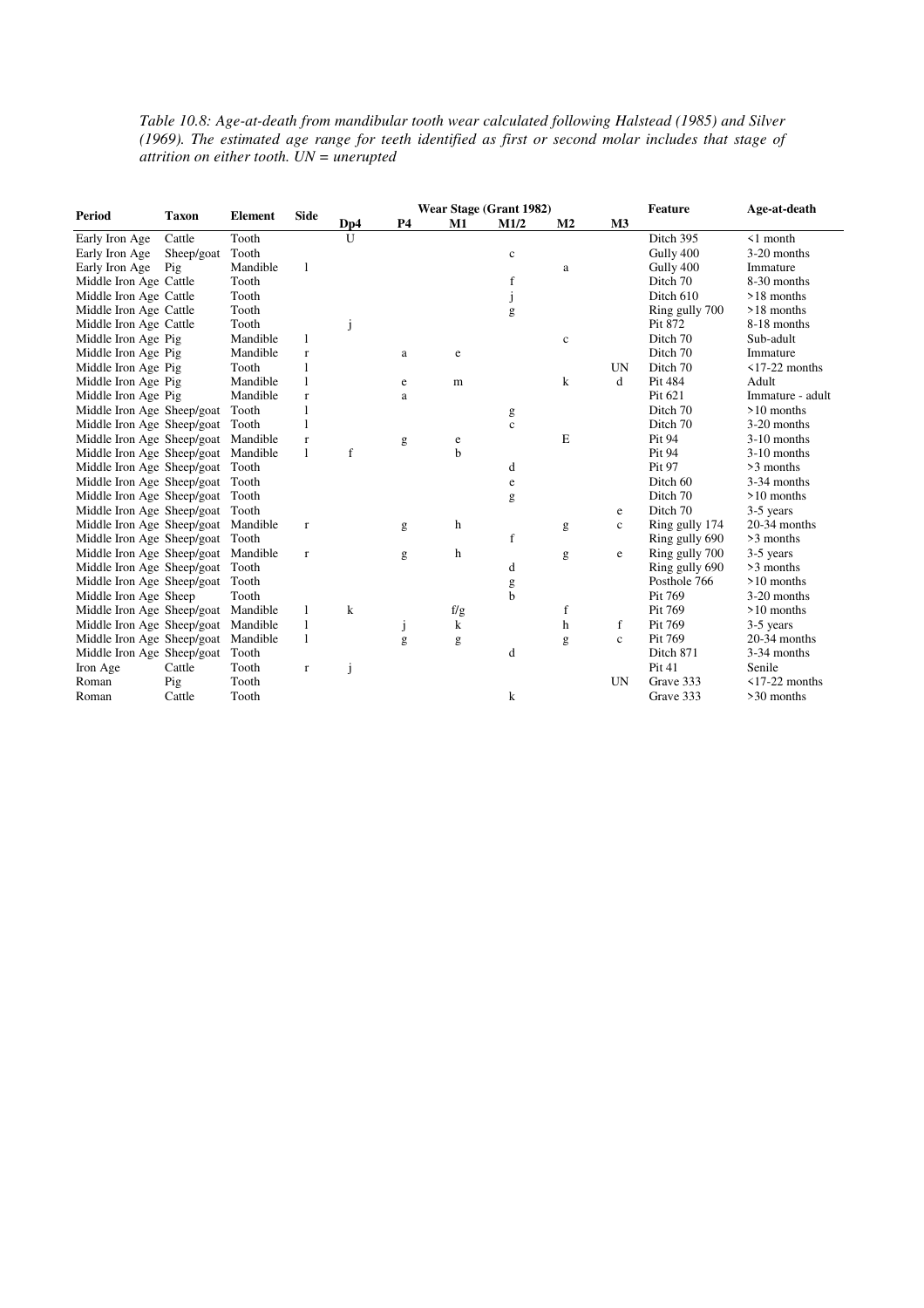# *Table 10.9: Summary of age at death data from cattle tooth attrition*

| $\leq 1$ month | - | ۰ |  |
|----------------|---|---|--|
| 8-18 months    |   | - |  |
| $>18$ months   |   | ۰ |  |
| 8-30 months    |   | - |  |
| $>30$ months   |   |   |  |
| Senile         |   |   |  |
|                |   |   |  |

#### **Age-at-death Early Iron Age Middle Iron Age Iron Age Roman**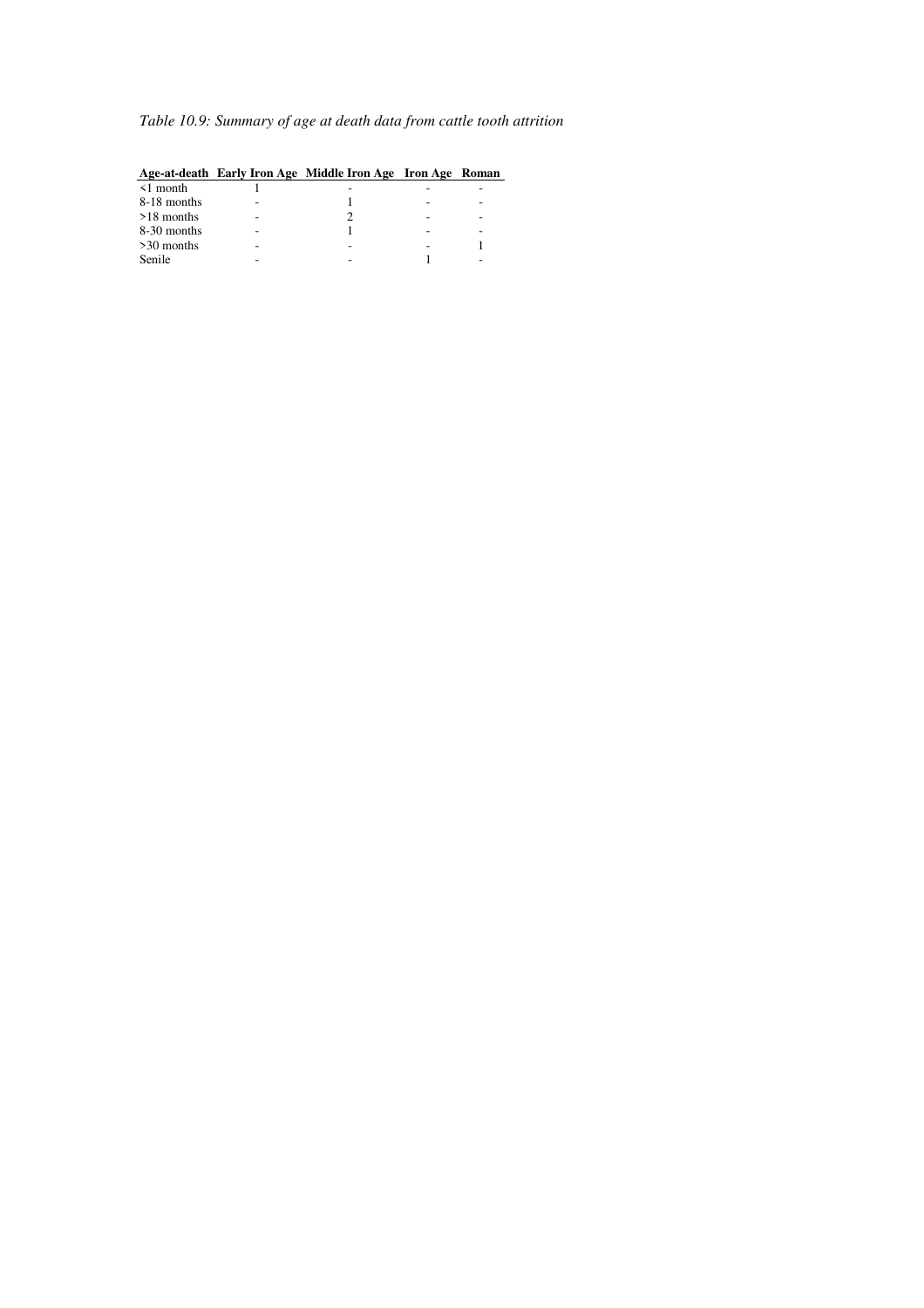# *Table 10.10: Summary of age at death data from pig tooth attrition*

| Age-at-death        | Early Iron Age Middle Iron Age Iron Age Roman |  |
|---------------------|-----------------------------------------------|--|
| 3-20 months         |                                               |  |
| Immature            |                                               |  |
| Immature - adult    |                                               |  |
| $\leq$ 17-22 months |                                               |  |
| Sub-adult           |                                               |  |
| Adult               |                                               |  |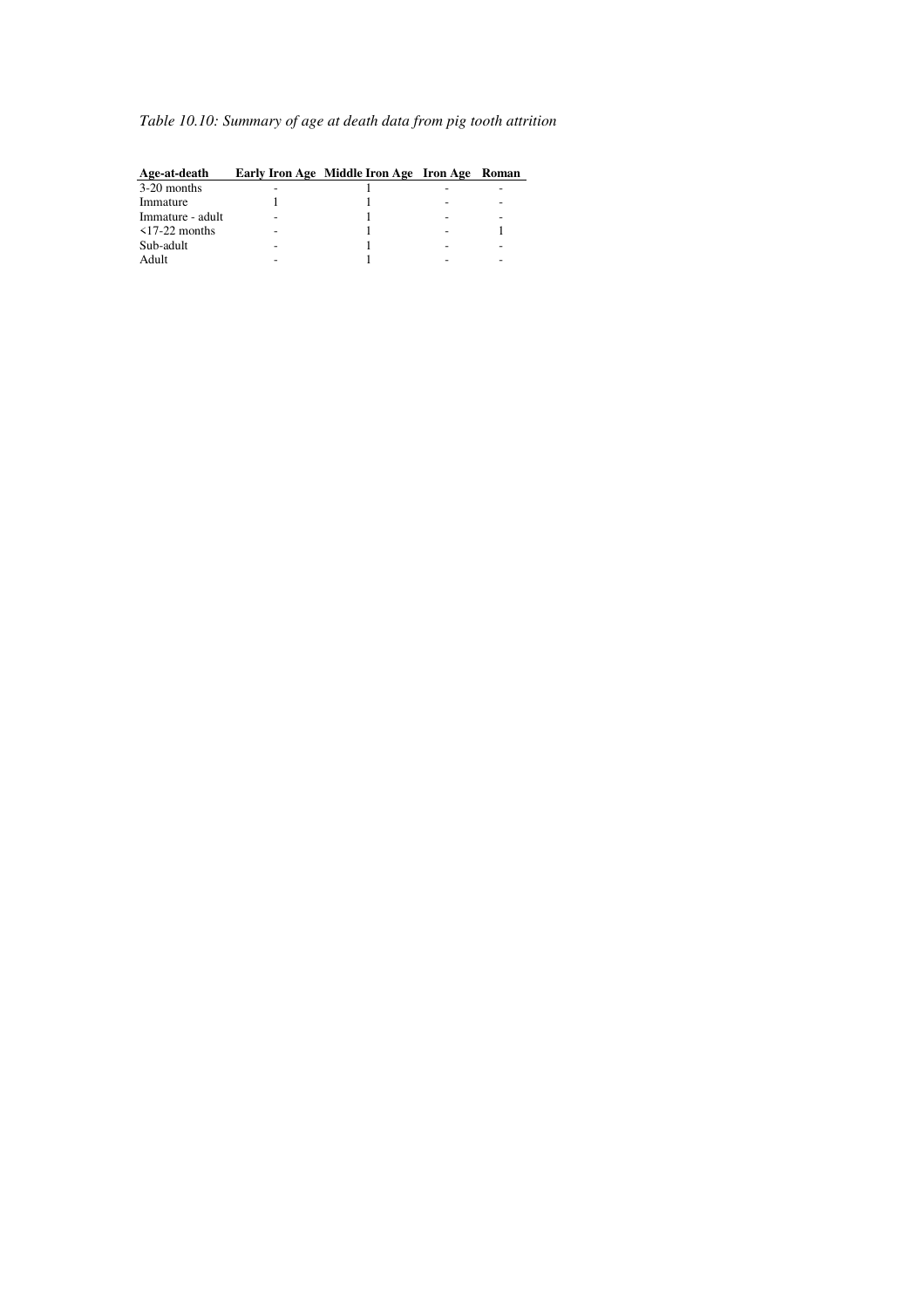# *Table 10.11: Summary of age at death data from sheep or goat tooth attrition*

| $3-10$ months  |  |  |
|----------------|--|--|
| 3-20 months    |  |  |
| 3-34 months    |  |  |
| $20-34$ months |  |  |
| 3-5 years      |  |  |
| >3 months      |  |  |
| $>10$ months   |  |  |
|                |  |  |

#### **Age-at-death Early Iron Age Middle Iron Age Iron Age Roman**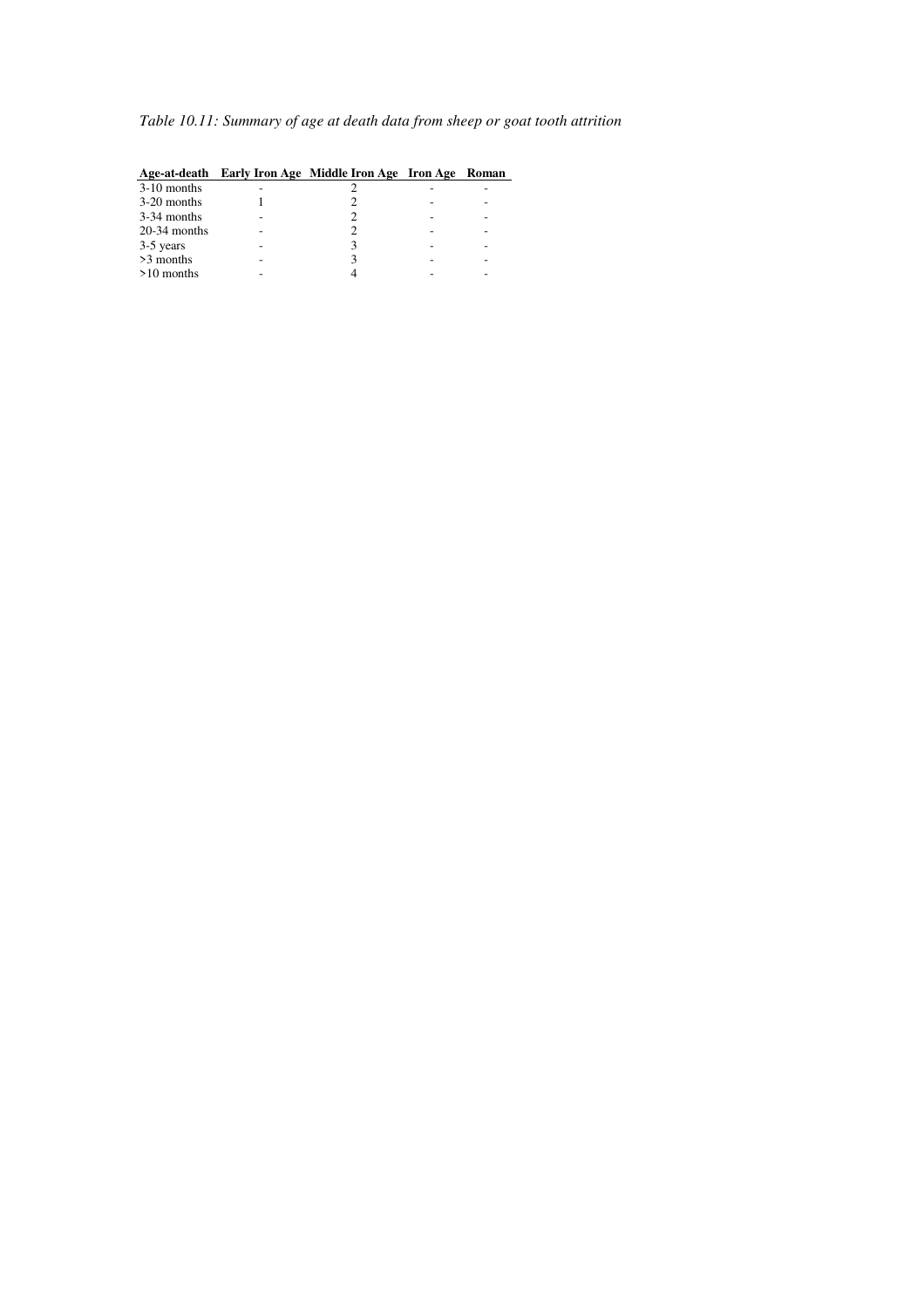|                 |                |          | <b>Early Iron Age</b> | <b>Middle Iron Age</b>             |                |          | <b>Iron Age</b>                      |   |          | Roman                    |  |   |                                 |
|-----------------|----------------|----------|-----------------------|------------------------------------|----------------|----------|--------------------------------------|---|----------|--------------------------|--|---|---------------------------------|
| Element         | Age of fusion  |          | u                     | $\mathcal{O}_\mathcal{D}$<br>fused | f              | u        | $\mathcal{G}_{\mathcal{D}}$<br>fused | f | U        | $\mathcal{O}_0$<br>fused |  | u | $\mathcal{G}_{\Omega}$<br>fused |
| Metacarpal p    | Before birth   |          |                       |                                    | 4              | $\Omega$ | 100                                  |   |          |                          |  |   |                                 |
| Phalanx I d     | Before birth   |          |                       |                                    |                | $\Omega$ | 100                                  | ٠ |          | ۰.                       |  |   |                                 |
| Scapula d       | $7-10$ months  |          | $\Omega$              | 100                                | ٠              |          | ۰                                    |   |          | ٠                        |  | 0 | 100                             |
| Humerus d       | $12-18$ months |          |                       | ۰.                                 | 4              | $\Omega$ | 100                                  | ۰ |          | ٠                        |  |   |                                 |
| Radius p        | $12-18$ months |          |                       | ۰                                  | $\mathfrak{D}$ | $\theta$ | 100                                  | ٠ |          | ÷                        |  |   |                                 |
| Phalanx I p     | 18 months      | ٠        |                       | ۰                                  |                |          | 50                                   | ٠ |          | ۰.                       |  |   |                                 |
| Phalanx $\Pi$ p | 18 months      | $\Omega$ |                       | 0                                  |                |          | ٠                                    |   |          | ٠                        |  |   |                                 |
| Metacarpal d    | $24-30$ months |          |                       |                                    |                | $\Omega$ | 100                                  |   |          |                          |  |   |                                 |
| Tibia d         | $24-30$ months |          | $\Omega$              | 100                                | $\mathfrak{D}$ | $\Omega$ | 100                                  |   | $\Omega$ | 100                      |  |   |                                 |
| Femur d         | $42-28$ months | $\Omega$ |                       | $\Omega$                           |                |          | -                                    |   |          | ۰                        |  |   |                                 |
| Humerus p       | 42-48 months   | $\theta$ |                       | $\Omega$                           | ٠              |          | ۰                                    |   |          | ۰.                       |  |   |                                 |
| Tibia p         | 42-48 months   |          |                       |                                    |                |          | ۰                                    |   | $\Omega$ | 100                      |  |   |                                 |

*Table 10.12: Cattle bone fusion*. *Fusion ages follow Silver (1969)*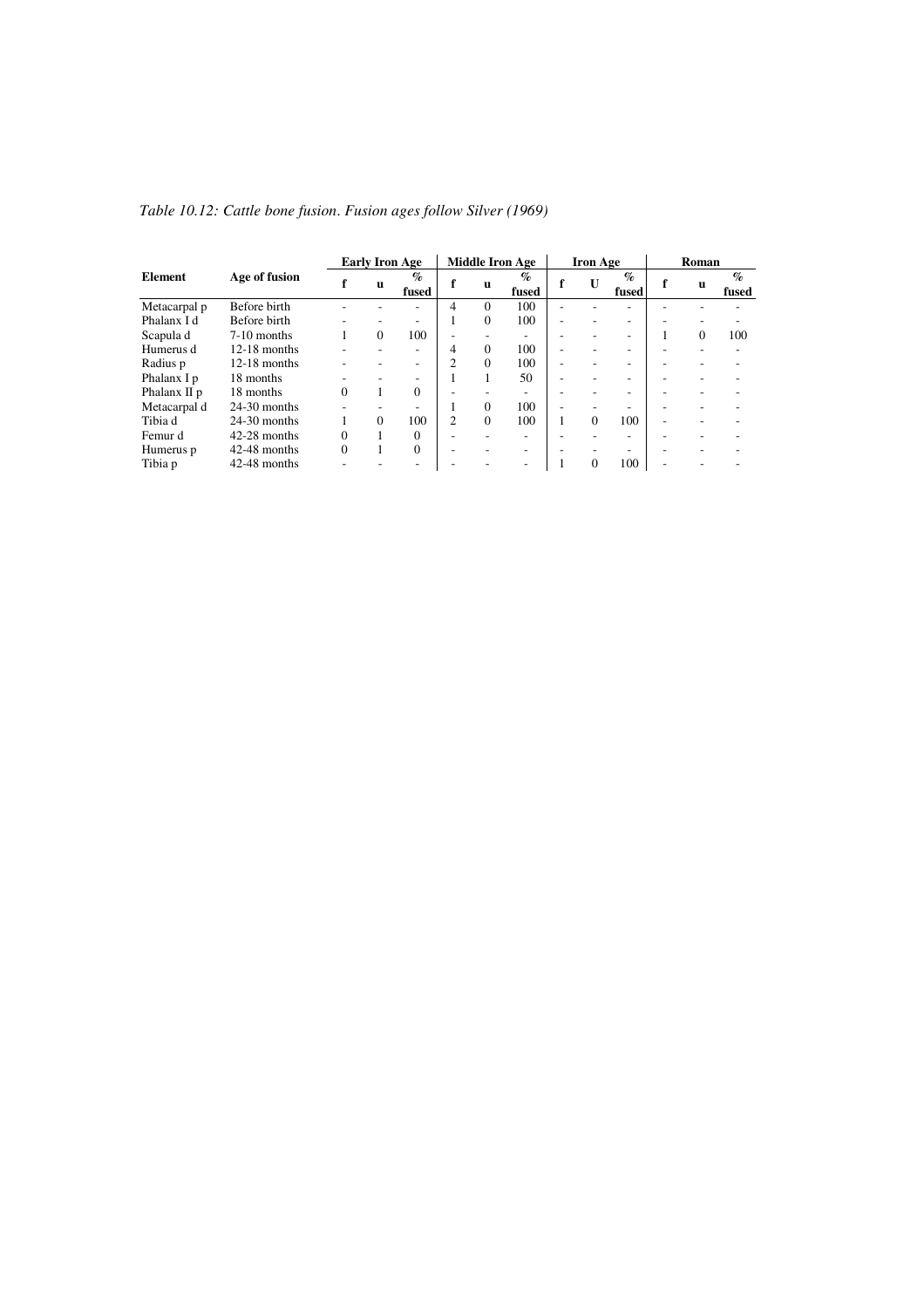|                |                     |               | <b>Middle Iron Age</b> |                                 | <b>Iron Age</b> |          |           |  |
|----------------|---------------------|---------------|------------------------|---------------------------------|-----------------|----------|-----------|--|
| <b>Element</b> | Age of fusion       |               | uf                     | $\mathcal{G}_{\Omega}$<br>fused | f               | uf       | $%$ fused |  |
| Metacarpal p   | <b>Before birth</b> |               | $\Omega$               | 100                             |                 |          |           |  |
| Phalanx I d    | Before birth        |               | $\Omega$               | 100                             |                 | $\Omega$ | 100       |  |
| Scapula d      | 6-8 months          |               | $\Omega$               | 100                             |                 |          |           |  |
| Pelvis p       | $6-10$ months       |               |                        | 67                              |                 |          |           |  |
| Humerus d      | 10 months           |               | $\Omega$               | 100                             |                 |          |           |  |
| Phalanx I p    | $13-16$ months      | $\Omega$      |                        | 0                               |                 | 0        | 100       |  |
| Phalanx p      | $13-16$ months      | $\Omega$      | $\overline{c}$         |                                 |                 |          |           |  |
| Tibia d        | 18-24 months        | $\mathcal{D}$ | $\Omega$               | 100                             |                 |          |           |  |
| Metatarsal d   | $20-28$ months      |               |                        |                                 | $\Omega$        | 1        | $\Omega$  |  |
| Calcaneum p    | $30-36$ months      | $\Omega$      | $\mathfrak{D}$         |                                 |                 |          |           |  |
| Femur p        | $30-36$ months      | $\Omega$      |                        |                                 |                 |          |           |  |
| Radius d       | 36 months           |               | $\Omega$               | 100                             |                 |          |           |  |
| Femur d        | $36-42$ months      |               |                        | 50                              |                 |          |           |  |

*Table 10.13: Sheep or goat bone fusion*. *Fusion ages follow Silver's (1969) ages for sheep*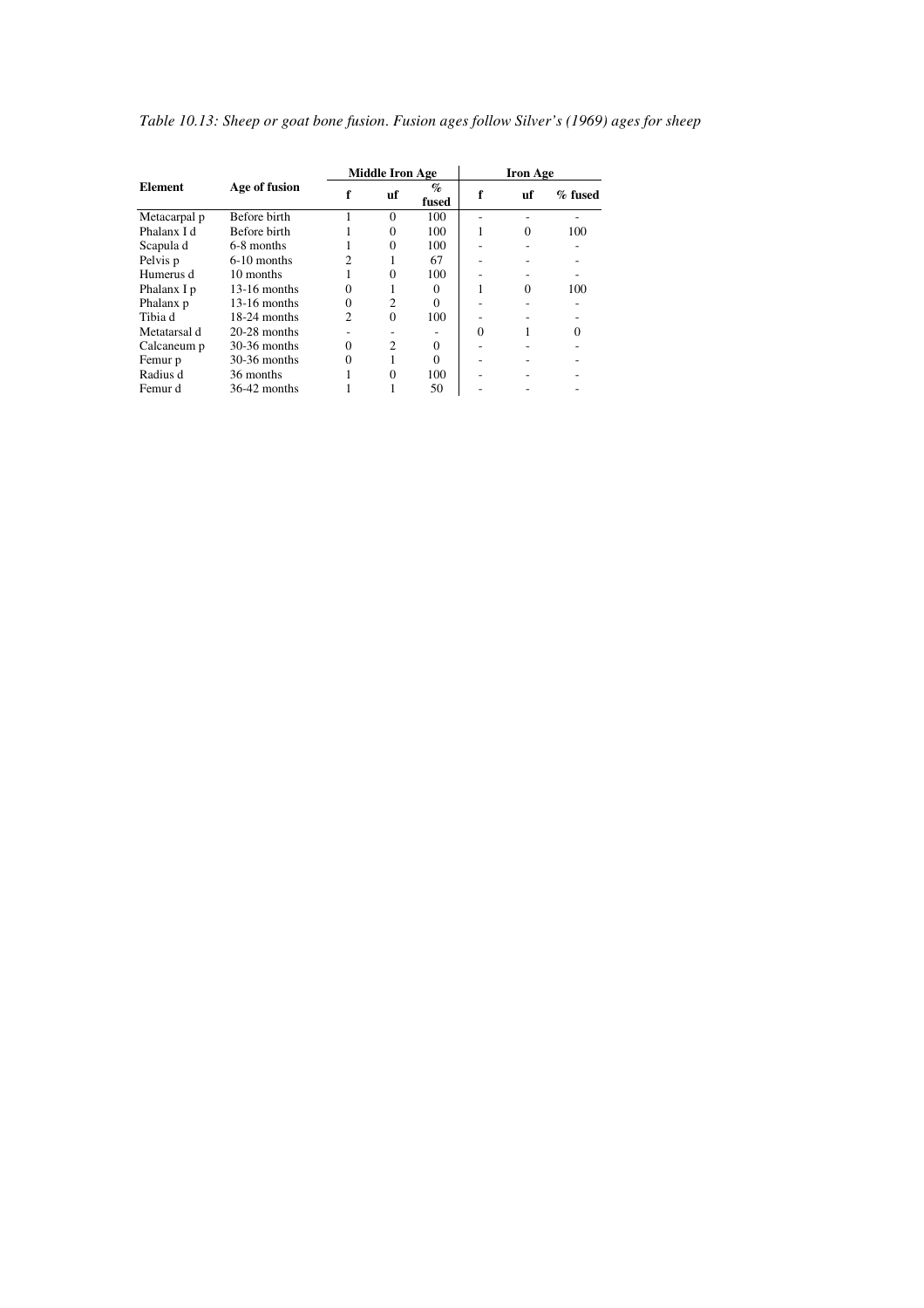# *Table 10.14: Pig bone fusion*. *Fusion ages follow Silver (1969)*

|                           |                           | <b>Middle Iron Age</b> |           |
|---------------------------|---------------------------|------------------------|-----------|
| Element                   | Age of fusion             | uf                     | $%$ fused |
|                           | Phalanx II d Before birth | $^{(1)}$               | 100       |
| Phalanx $\Pi p$ 12 months |                           | 0                      | 100       |
| Radius p                  | 12 months                 |                        | 100       |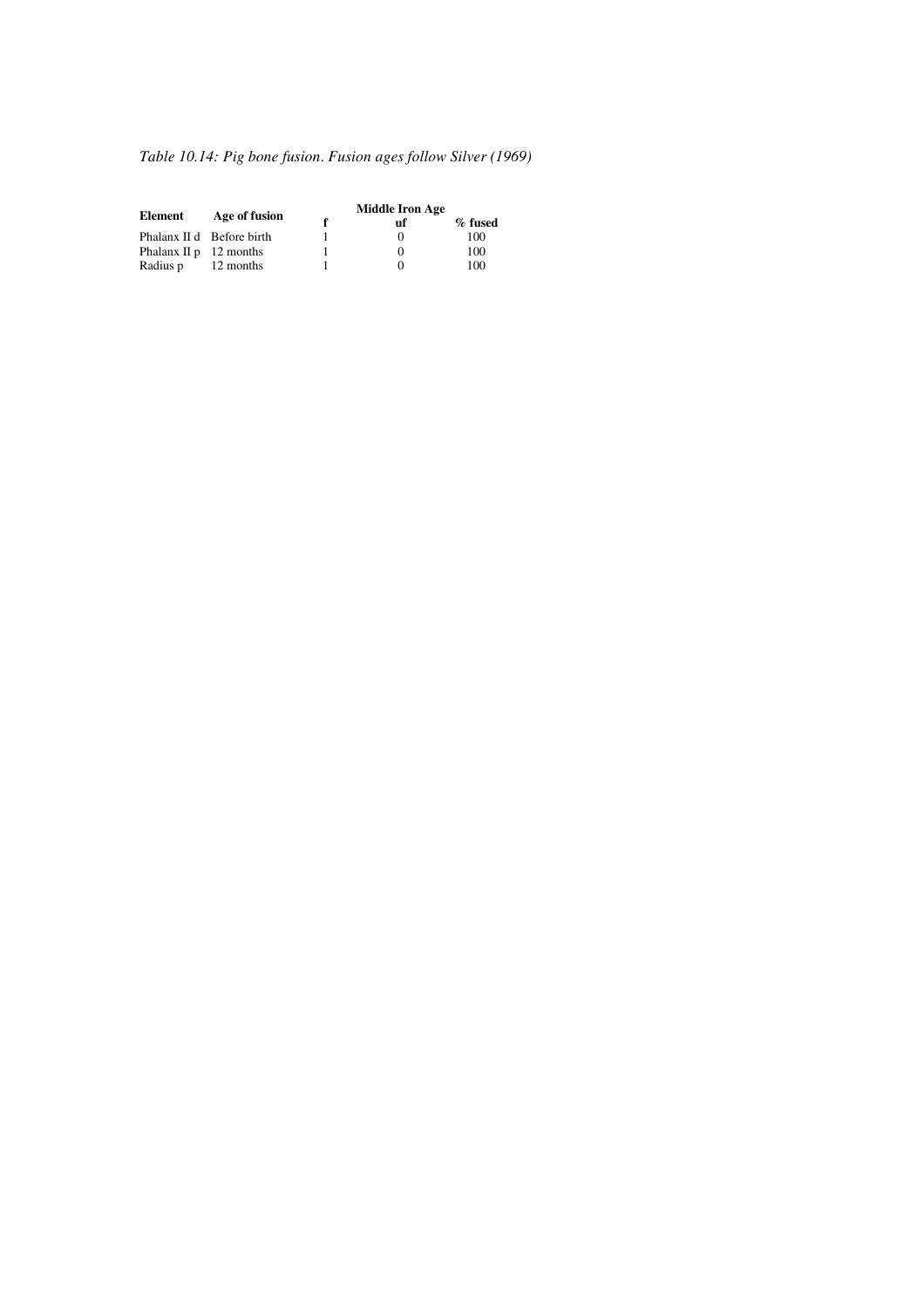|                |                |   | <b>Early Iron Age</b> |               |          | <b>Middle Iron Age</b> |          | Roman |          |                                      |  |
|----------------|----------------|---|-----------------------|---------------|----------|------------------------|----------|-------|----------|--------------------------------------|--|
| <b>Element</b> | Age of fusion  |   | uf                    | $\%$<br>fused |          | uf                     | % fused  |       | uf       | $\mathcal{G}_{\mathcal{O}}$<br>fused |  |
| Metatarsal p   | Before birth   |   |                       |               |          | 0                      | 100      |       |          |                                      |  |
| Phalanx II d   | Before birth   |   |                       |               |          | $\Omega$               | 100      |       |          |                                      |  |
| Scapula d      | 12 months      |   | $\Omega$              | 100           |          | $\Omega$               | 100      |       |          |                                      |  |
| Phalanx II p   | $13-15$ months |   |                       |               |          | $\theta$               | 100      |       |          |                                      |  |
| Radius p       | $15-18$ months |   |                       |               |          | $\theta$               | 100      |       |          |                                      |  |
| Pelvis p       | $18-24$ months | ۰ |                       | ۰             | $\Omega$ |                        | $\Omega$ |       | $\Omega$ | 100                                  |  |
| Tibia d        | $20-24$ months | ۰ |                       |               |          |                        |          |       |          | 100                                  |  |
| Tibia p        | $36-42$ months | ۰ |                       | ۰             |          | $\Omega$               | 100      |       | $\Omega$ | 100                                  |  |
| Radius d       | 42 months      |   |                       |               |          |                        | 100      |       |          |                                      |  |

# *Table 10.15: Horse bone fusion*. *Fusion ages follow Silver (1969)*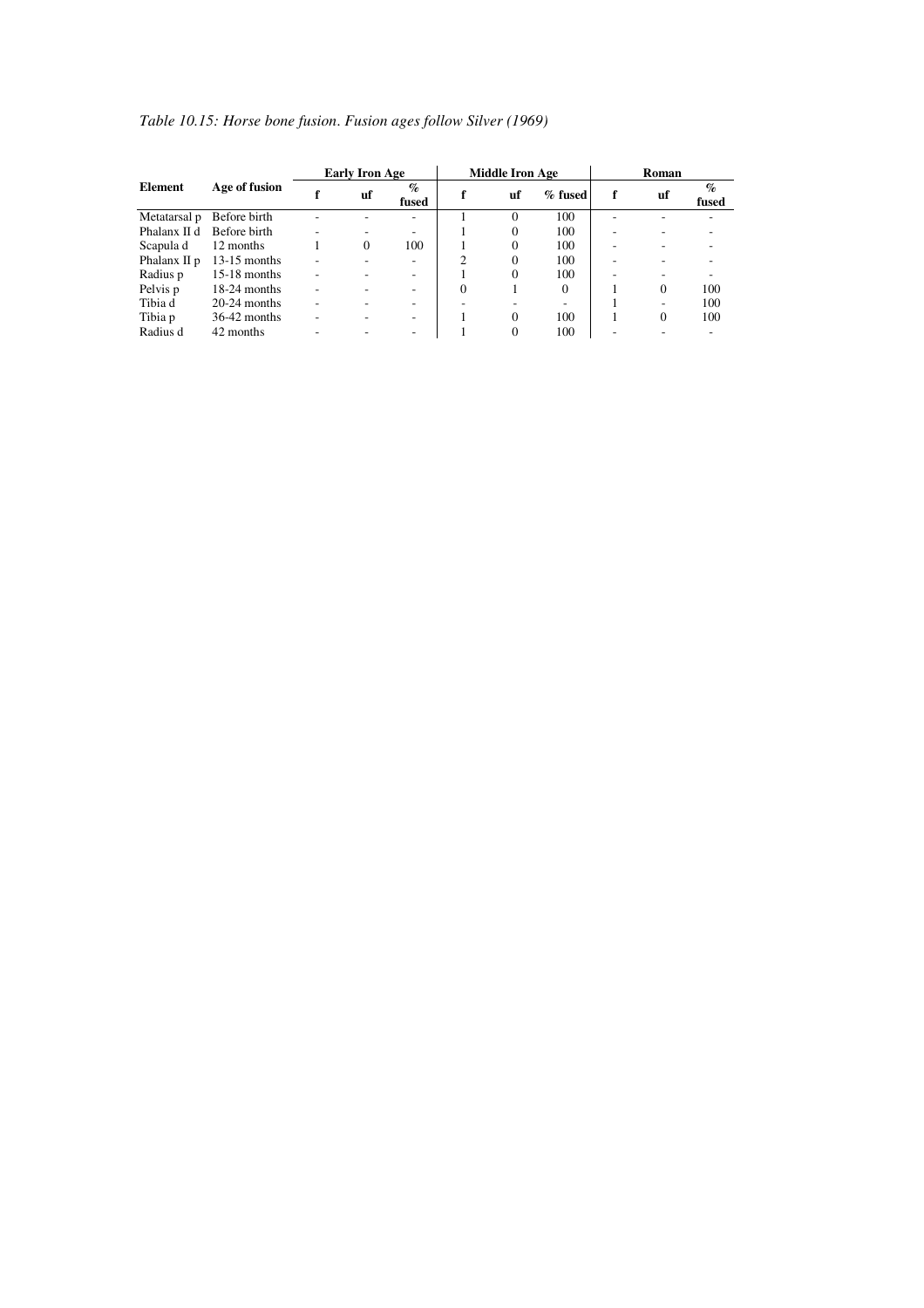# *Table 10.16: Dog bone fusion*. *Fusion ages follow Silver (1969)*

| Element                    |               |                          | <b>Middle Iron Age</b>   |            | Roman |    |           |  |
|----------------------------|---------------|--------------------------|--------------------------|------------|-------|----|-----------|--|
|                            | Age of fusion |                          | uf                       | $\%$ fused |       | uf | $%$ fused |  |
| Humerus $p \neq 15$ months |               | $\overline{\phantom{a}}$ | $\overline{\phantom{a}}$ |            |       |    | 100       |  |
| Ulna p                     | $9-10$ months |                          |                          | 100        | ۰     | -  | -         |  |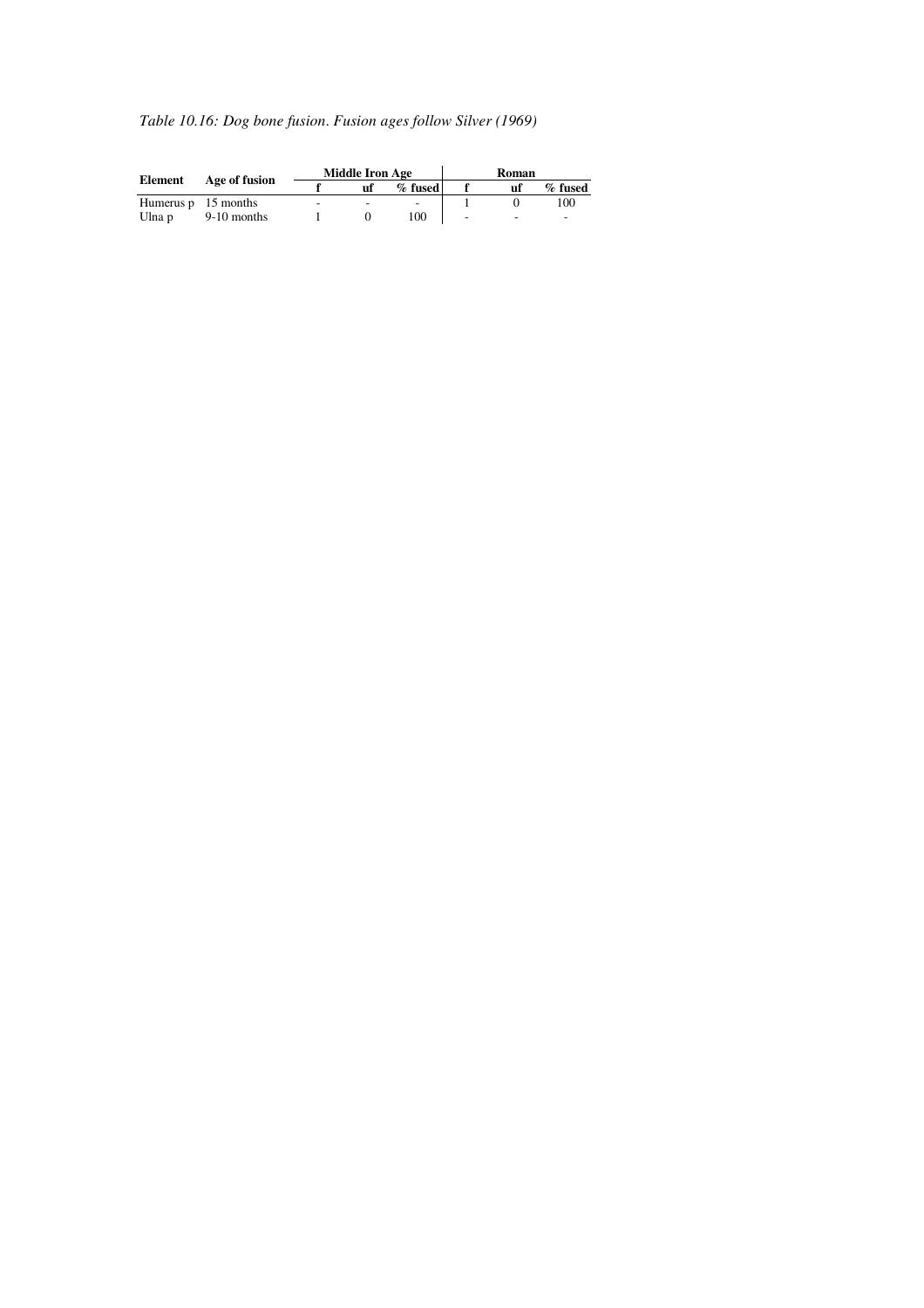| Table 10.17: Animal bone from middle Iron Age postholes |  |  |
|---------------------------------------------------------|--|--|
|                                                         |  |  |

| Posthole | Area               | Number of<br><b>Animal bones</b><br>fragments |                                                                                                                                            |  |  |  |  |  |  |  |
|----------|--------------------|-----------------------------------------------|--------------------------------------------------------------------------------------------------------------------------------------------|--|--|--|--|--|--|--|
| 44       | Visitors' Car Park | 2(4g)                                         | Calcined large mammal long bone fragment and unburnt medium mammal<br>long bone fragment                                                   |  |  |  |  |  |  |  |
| 61       | Visitors' Car Park | 1(0g)                                         | Sheep or goat metacarpal fragment                                                                                                          |  |  |  |  |  |  |  |
| 67       | Visitors' Car Park | 1(0g)                                         | Sheep or goat charred calcaneum                                                                                                            |  |  |  |  |  |  |  |
| 405      | Visitors' Car Park | 1(2g)                                         | Horse metatarsal fragment                                                                                                                  |  |  |  |  |  |  |  |
| 518      | Visitors' Car Park | 1(1g)                                         | Medium mammal long bone fragment                                                                                                           |  |  |  |  |  |  |  |
| 691      | Offices            | 2(2g)                                         | Indeterminate large mammal fragments                                                                                                       |  |  |  |  |  |  |  |
| 695      | <b>Offices</b>     | 1(121 g)                                      | Butchered cattle humerus fragment                                                                                                          |  |  |  |  |  |  |  |
| 722      | <b>Offices</b>     | 1(21 g)                                       | Butchered cattle mandible fragment                                                                                                         |  |  |  |  |  |  |  |
| 741      | <b>Offices</b>     | 1(132 g)                                      | Butchered cattle humerus fragment                                                                                                          |  |  |  |  |  |  |  |
| 766      | Offices            | 5(19g)                                        | Cattle lunate carpal, sheep or goat radius fragment and tooth, large mammal<br>indeterminate fragment and medium mammal long bone fragment |  |  |  |  |  |  |  |
| 819      | <b>Offices</b>     | 32(47 g)                                      | 32 large or medium mammal indeterminate fragments                                                                                          |  |  |  |  |  |  |  |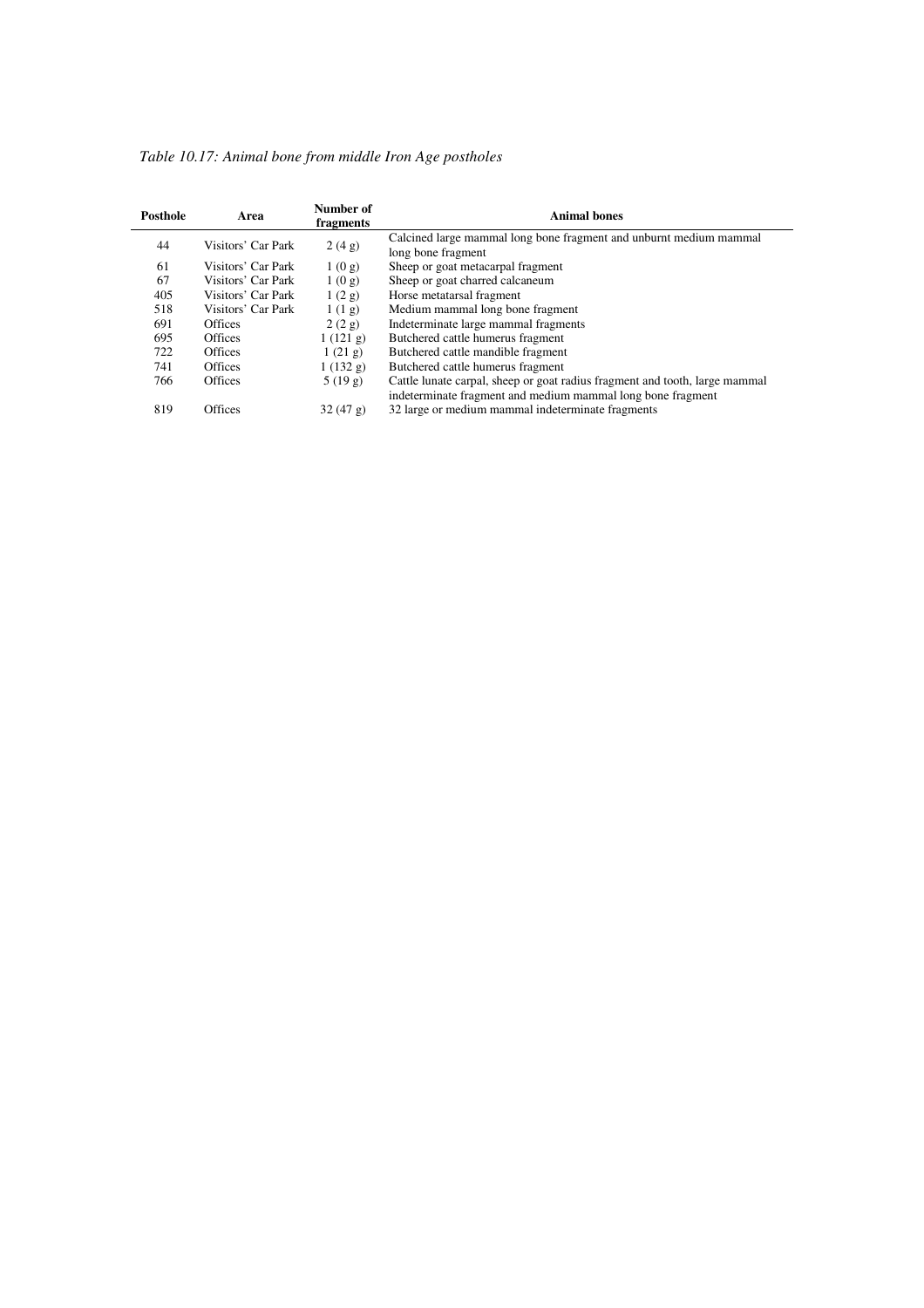| <b>Species</b>      | 174 | 175 | 690 | 700 | 12066 | Total |
|---------------------|-----|-----|-----|-----|-------|-------|
| Cattle              |     |     |     | 6   |       | 8     |
| Large mammal        | 15  |     | 3   | 6   |       | 26    |
| Medium/large mammal | 9   |     | 9   | 2   |       | 20    |
| Sheep/goat          |     |     | 3   | 5   |       | 15    |
| Dog                 |     |     |     |     |       |       |
| Medium mammal       |     |     |     |     |       | 20    |
| Medium mammal/bird  |     |     |     |     |       |       |
| Indeterminate       |     |     | 23  |     |       | 24    |
| <b>Total</b>        | 38  | З   | 47  | 26  |       | 115   |

*Table 10.18: Animal bone from Middle Iron Age ring gullies*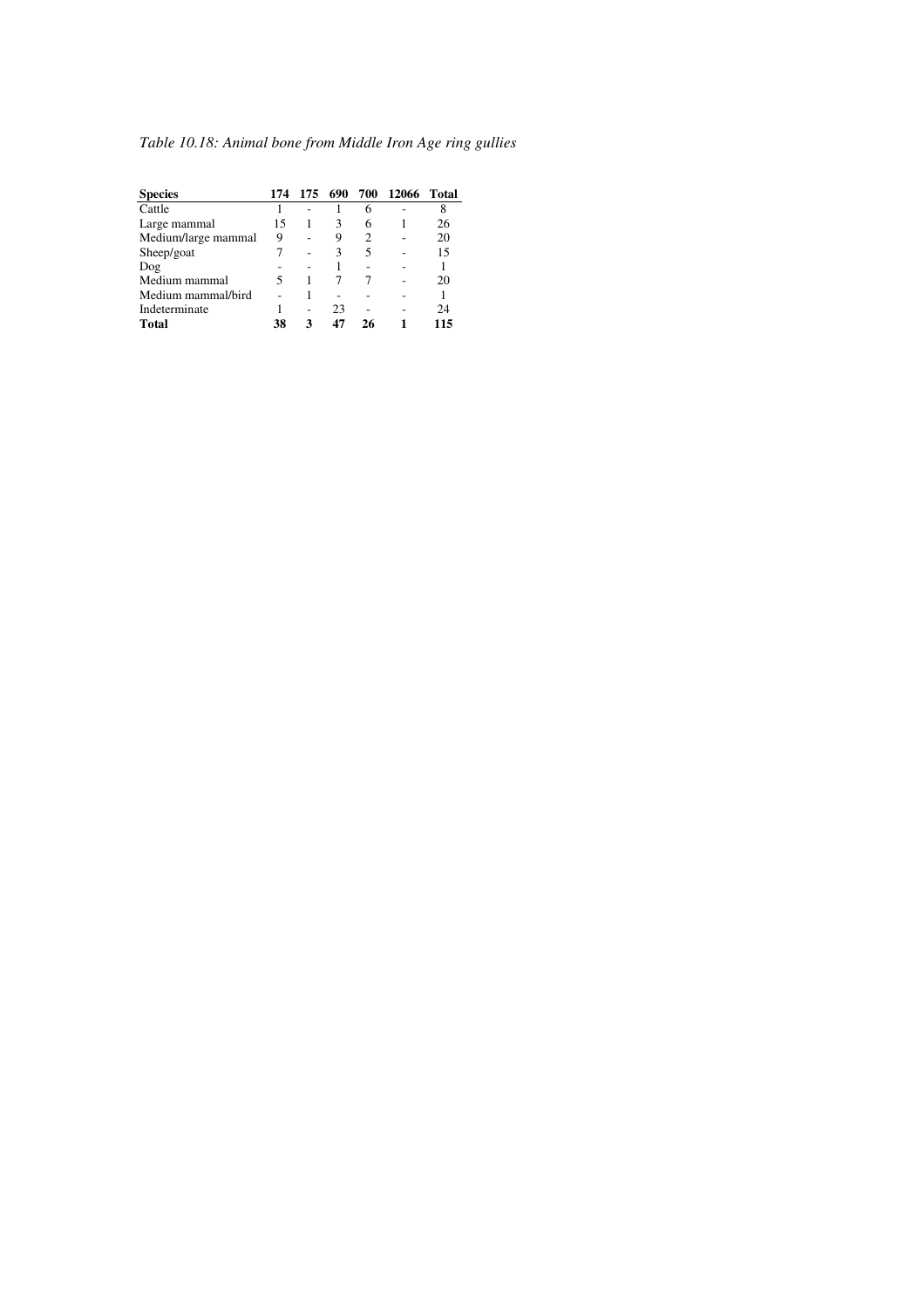| <b>Taxon</b>           | 53             | 94    | 97             | 146 | 149    | 292 | 318  | 484   | 486  | 559             | 597            | 621   | 625             | 759 | 769    | 808   | 872  | Total  |
|------------------------|----------------|-------|----------------|-----|--------|-----|------|-------|------|-----------------|----------------|-------|-----------------|-----|--------|-------|------|--------|
| Cattle                 | $\overline{2}$ |       |                |     | 3      |     |      |       |      |                 |                |       |                 |     | 3      |       | 2    | 13     |
| Bovid                  |                |       | 3              |     |        |     |      |       |      |                 |                |       |                 |     |        |       |      | 4      |
| Horse                  | $\overline{c}$ | 1     |                |     |        |     |      |       |      |                 |                |       |                 |     | 9      | 1     |      | 14     |
| Large mammal           | 12             | 12    | 9              |     | 28     | 2   | 11   |       |      |                 |                | 2     |                 | 1   | 54     |       | 7    | 138    |
| Medium/large<br>mammal | 21             | 3     | 54             |     | 85     |     |      |       |      |                 | $\overline{2}$ |       |                 |     | 29     | 3     |      | 197    |
| Pig                    |                |       |                |     |        |     |      | 1     |      |                 |                |       |                 |     |        |       |      | 3      |
| Sheep                  |                |       |                |     |        |     |      |       |      |                 |                |       |                 |     |        |       |      |        |
| Sheep/goat             |                | 5     | $\overline{2}$ |     |        |     |      |       |      |                 |                |       |                 |     | 36     |       |      | 46     |
| Medium mammal          |                | 19    |                | 32  |        |     |      |       |      |                 |                | 9     | 15              |     | 555    |       |      | 632    |
| Small/medium<br>mammal |                | 2     |                |     |        |     |      |       |      |                 |                |       |                 |     | 1      |       |      | 3      |
| Rabbit size            |                |       |                |     |        |     |      |       |      |                 |                |       |                 |     |        |       |      |        |
| Vole                   |                |       |                |     |        |     |      |       |      |                 |                |       |                 |     |        |       |      |        |
| <b>Bird</b>            |                |       |                |     |        |     |      |       |      |                 |                |       |                 |     |        |       |      |        |
| Indeterminate          |                | 12    |                |     |        |     |      |       |      |                 |                |       |                 |     |        |       |      | 12     |
| <b>Total</b>           | 38             | 55    | 69             | 32  | 119    |     |      | 7     |      |                 | $\mathbf{2}$   | 14    | 16              |     | 689    | 4     | 9    | 1066   |
| <b>Total weight</b>    | 74 g           | 169 g | 47 g           | 12g | 1149 g | 3g  | 61 g | 160 g | 86 g | 18 <sub>g</sub> | 2g             | 266 g | 13 <sub>g</sub> | 3g  | 1066 g | 388 g | 56 g | 3223 g |

*Table 10.19: Animal bone from middle Iron Age pits (numbers of fragments)*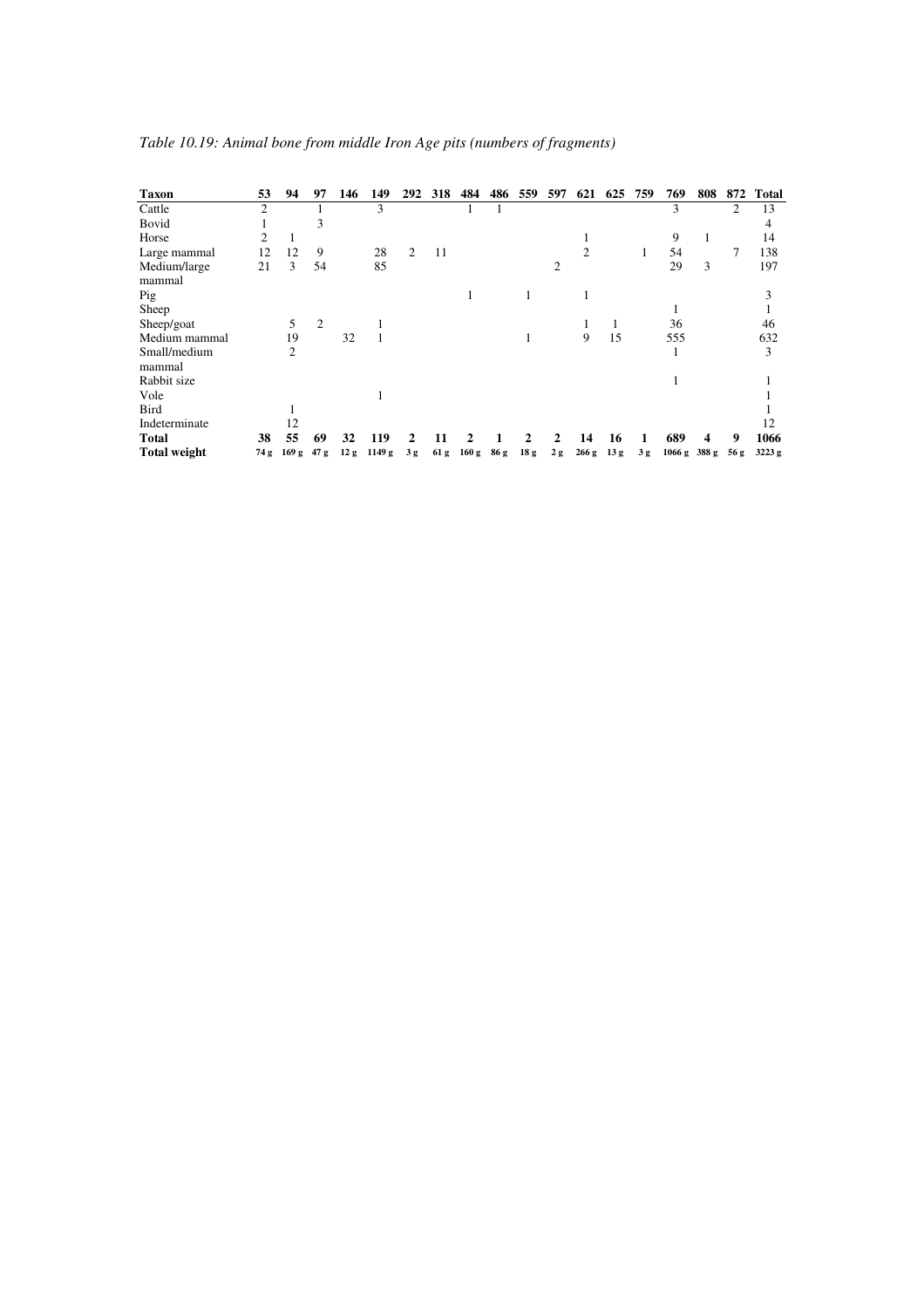| Table 10.20: Animal bone from middle Iron Age pits containing less than 40 fragments |  |  |  |  |  |  |  |  |  |  |  |  |  |  |
|--------------------------------------------------------------------------------------|--|--|--|--|--|--|--|--|--|--|--|--|--|--|
|--------------------------------------------------------------------------------------|--|--|--|--|--|--|--|--|--|--|--|--|--|--|

| Pit | Area               | Number of<br>fragments | <b>Animal bones</b>                                                                                                                                                                                                                          |  |  |  |  |  |
|-----|--------------------|------------------------|----------------------------------------------------------------------------------------------------------------------------------------------------------------------------------------------------------------------------------------------|--|--|--|--|--|
| 53  | Visitors' Car Park | 38(74 g)               | 1 cattle butchered radius fragment and 2 tooth fragments; 1 horse cuboid tarsal and<br>1 tooth; 12 large mammal indeterminate fragments; 21 large or medium mammal<br>indeterminate fragments.                                               |  |  |  |  |  |
| 146 | Visitors' Car Park | 32(12 g)               | 30 unburnt and 2 charred medium mammal indeterminate fragments.                                                                                                                                                                              |  |  |  |  |  |
| 292 | Visitors' Car Park | 2(3g)                  | 2 large mammal long bone fragments.                                                                                                                                                                                                          |  |  |  |  |  |
| 318 | Visitors' Car Park | 11(61 g)               | 11 large mammal fragments including 4 flat bone fragments and 1 tibia fragment.                                                                                                                                                              |  |  |  |  |  |
| 484 | Visitors' Car Park | 2(160 g)               | Cattle metacarpal and pig mandible.                                                                                                                                                                                                          |  |  |  |  |  |
| 486 | Visitors' Car Park | 1(86 g)                | Cattle humerus fragment.                                                                                                                                                                                                                     |  |  |  |  |  |
| 597 | <b>Offices</b>     | 2(2g)                  | 2 medium mammal indeterminate fragments.                                                                                                                                                                                                     |  |  |  |  |  |
| 621 | <b>Offices</b>     | 14(366 g)              | 1 complete horse radius and ulna; a large mammal long bone fragment and<br>butchered thoracic vertebra fragment; a sheep or goat femur fragment; a pig<br>mandible; a medium mammal long bone fragment and 8 medium mammal rib<br>fragments. |  |  |  |  |  |
| 625 | <b>Offices</b>     | 16(13 g)               | 1 butchered sheep or goat calcaneum; 3 medium mammal vertebral fragments, 8<br>unburnt and 4 burnt medium mammal indeterminate fragments (2 calcined and 2)<br>charred).                                                                     |  |  |  |  |  |
| 759 | <b>Offices</b>     | 1(3g)                  | 1 large mammal indeterminate fragment.                                                                                                                                                                                                       |  |  |  |  |  |
| 808 | <b>Offices</b>     | 4(38 g)                | 1 horse second phalanx fragment; 1 medium or large mammal indeterminate<br>fragment; 2 butchered medium or large mammal distal humerus fragments.                                                                                            |  |  |  |  |  |
| 872 | Drainage           | 9(56 g)                | 1 cattle tibia; 1 cattle tooth; 7 large mammal indeterminates.                                                                                                                                                                               |  |  |  |  |  |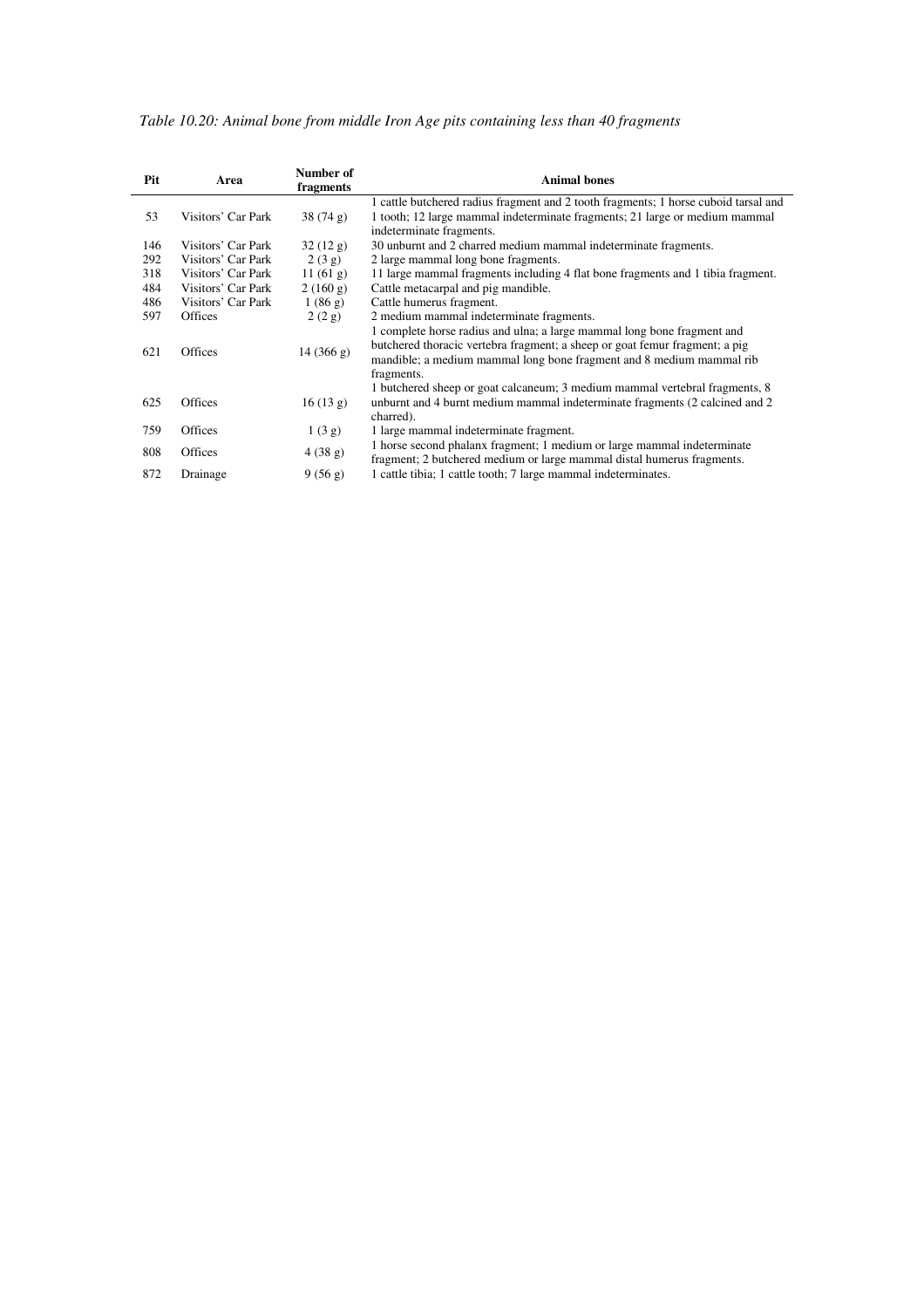| <b>Element</b>     |    | <b>Cattle Horse</b> | Large<br>mammal | <b>Medium or large</b><br>mammal |                | Sheep Sheep or goat | Medium<br>mammal mammal | <b>Small</b> |
|--------------------|----|---------------------|-----------------|----------------------------------|----------------|---------------------|-------------------------|--------------|
| Skull              | 1  | 1                   | 1               |                                  |                | 1                   | 10                      |              |
| Tooth              | 1  | $\overline{4}$      | 1               | 1                                | 1              | 9                   | 1                       |              |
| Mandible           | 1  | $\mathbf{1}$        | $\overline{c}$  |                                  |                | 6                   |                         |              |
| Jaw                |    |                     |                 | $\mathfrak{2}$                   |                |                     |                         |              |
| Cervical vertebra  |    |                     | $\overline{2}$  | $\mathbf{1}$                     |                | 1                   |                         |              |
| Thoracic vertebra  |    |                     |                 |                                  |                |                     | 1                       |              |
| Vertebra           |    |                     | 6               |                                  |                |                     | $\overline{c}$          |              |
| Rib                |    |                     | 8               |                                  |                |                     | 34                      | 1            |
| Ossified cartilage |    |                     |                 | 1                                |                |                     | $\mathbf{2}$            |              |
| Scapula            |    |                     |                 |                                  |                | 1                   | $\overline{c}$          |              |
| Humerus            |    |                     |                 |                                  |                | 1                   |                         |              |
| Radius             |    |                     |                 |                                  |                |                     |                         |              |
| Ulna               |    |                     |                 |                                  |                |                     |                         |              |
| Carpal             |    |                     |                 |                                  |                | $\overline{2}$      |                         |              |
| Metacarpal         |    |                     |                 |                                  |                | 1                   |                         |              |
| Innominate         |    | 1                   | 1               |                                  |                | 3                   |                         |              |
| Tibia              |    |                     |                 |                                  |                | $\overline{c}$      |                         |              |
| Astragalus         |    |                     |                 |                                  |                |                     |                         |              |
| Navicular-cuboid   |    |                     |                 |                                  |                |                     |                         |              |
| Tarsal             |    |                     |                 |                                  |                | 1                   |                         |              |
| Flat bone          |    |                     | $\mathfrak{2}$  |                                  |                |                     |                         |              |
| Long bone          |    |                     | 13              |                                  |                |                     | 12                      |              |
| Phalanx I          |    |                     |                 |                                  |                | $\overline{c}$      |                         |              |
| Phalanx II         |    | 1                   |                 |                                  |                |                     |                         |              |
| Phalanx            |    |                     |                 |                                  |                | $\mathfrak{2}$      |                         |              |
| Sesamoid           |    | 1                   |                 |                                  |                |                     |                         |              |
| Indeterminate      |    |                     | 18              | 24                               |                |                     | 492                     |              |
| <b>Total</b>       | 3  | 9                   | 54              | 29                               | 1              | 36                  | 556                     | 1            |
| Weight $(g)$       | 55 | 254                 | 343             | 51                               | $\overline{2}$ | 141                 | 220                     | 0            |

# *Table 10.21: Animal bone from middle Iron Age pit 769*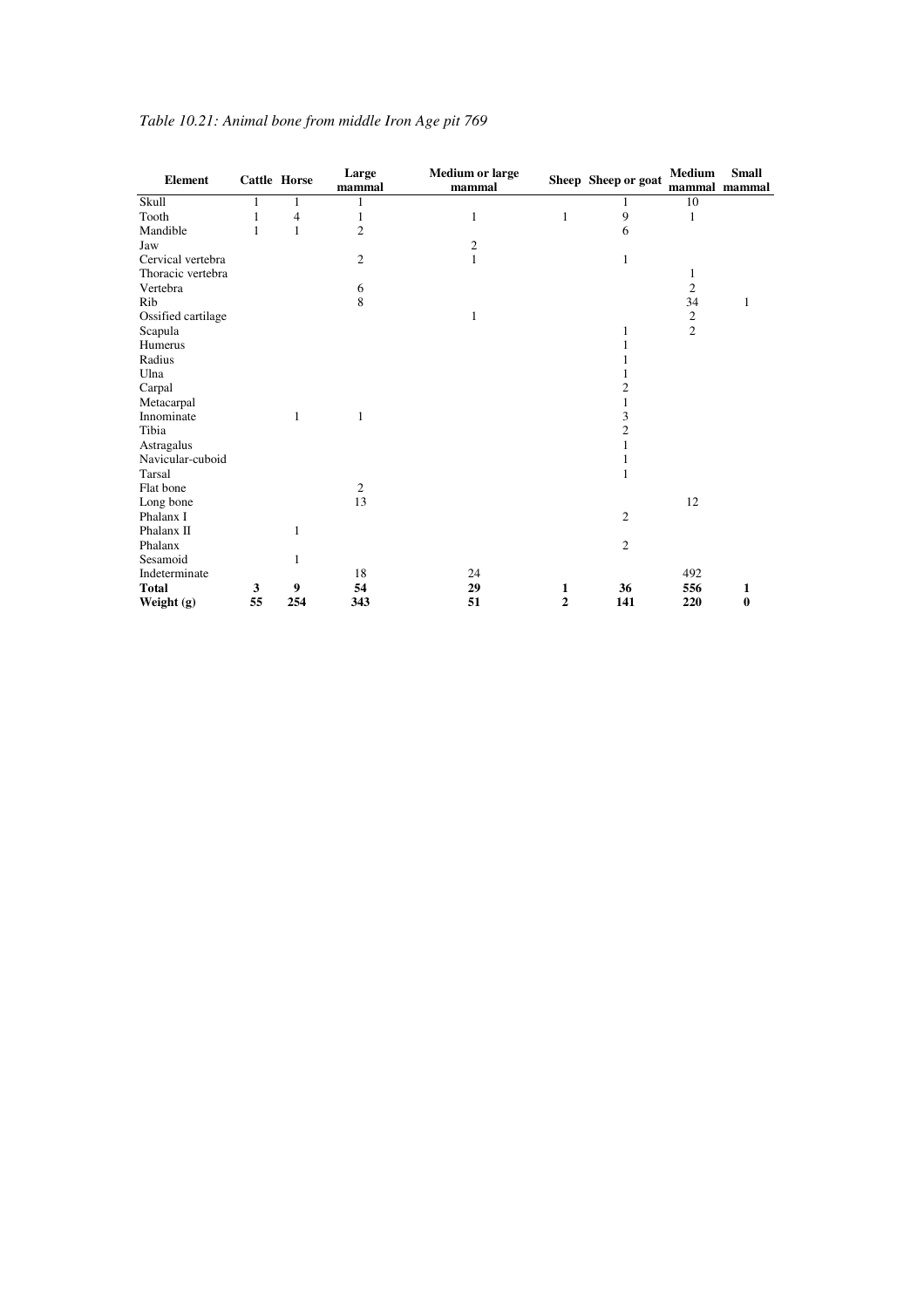#### *Table 10.22: Charred plant remains from early and middle Iron Age pit deposits at Hill Farm*

| <b>Sample Number</b>                                                                                          | Habitat        | 122              | 123              | 124              | 125                      | 116                      | 137             |                                                                                                           |
|---------------------------------------------------------------------------------------------------------------|----------------|------------------|------------------|------------------|--------------------------|--------------------------|-----------------|-----------------------------------------------------------------------------------------------------------|
| <b>Context Number</b>                                                                                         | Code(s)        | 49               | 69               | 72               | 71                       | 76                       | 761             |                                                                                                           |
| <b>Feature Number</b>                                                                                         |                | 41               | 41               | 41               | 41                       | 94                       | 769             |                                                                                                           |
| <b>Context Description</b>                                                                                    |                | pit              | pit              | pit              | pit                      | pit                      | pit             |                                                                                                           |
| Period                                                                                                        |                | EIA/MIA          | <b>EIA/MIA</b>   | <b>EIA/MIA</b>   | <b>EIA/MIA</b>           | <b>MIA</b>               | <b>MIA</b>      |                                                                                                           |
| Sample Volume (L.)                                                                                            |                | 30L              | 40L              | 40L              | 10L                      | 40L                      | 30L             |                                                                                                           |
| Flot Volume (ml)                                                                                              |                | 10 <sub>ml</sub> | 5 <sub>m</sub>   | 10 <sub>ml</sub> | 1 ml                     | 20 <sub>ml</sub>         | 5 <sub>ml</sub> |                                                                                                           |
| <b>Seeds/Litre</b>                                                                                            |                | 5.1              | 5.3              | 24.4             | 6.8                      | 6.7                      | 11.1            |                                                                                                           |
| <b>LATIN BINOMIAL</b>                                                                                         |                |                  |                  |                  |                          |                          |                 | <b>ENGLISH COMMON NAME</b>                                                                                |
| <b>CEREAL GRAIN</b>                                                                                           |                |                  |                  |                  |                          |                          |                 |                                                                                                           |
| Hordeum sp. - hulled                                                                                          | C              |                  | $\boldsymbol{2}$ |                  | $\overline{\phantom{a}}$ | 13                       |                 | <b>Hulled Barley</b>                                                                                      |
| Hordeum sp.                                                                                                   | $\mathbf C$    |                  |                  |                  |                          | 16                       |                 | Barley                                                                                                    |
| cf. Hordeum sp. - indeterminate                                                                               | C              |                  |                  | ÷                |                          | 6                        | 3               | Possible Barley                                                                                           |
| Triticum spelta L.                                                                                            | C              |                  |                  | $1^{\rm G}$      |                          |                          | $\overline{4}$  | Spelt                                                                                                     |
| Triticum cf. spelta L.                                                                                        | $\mathcal{C}$  |                  |                  |                  |                          |                          |                 | Possible Spelt                                                                                            |
| Triticum sp. – free-threshing type                                                                            | C              |                  |                  |                  |                          |                          |                 | Indeterminate Free-threshing Wheat                                                                        |
| Triticum sp. - indeterminate                                                                                  | C              | $\mathfrak{D}$   |                  |                  |                          |                          | 24              | Indeterminate Wheat                                                                                       |
| cf. Triticum sp. - indeterminate                                                                              | $\overline{C}$ |                  |                  | $\overline{2}$   |                          | $\overline{\phantom{a}}$ |                 | Possible Wheat                                                                                            |
| Cereal – indeterminate                                                                                        | $\mathbf C$    |                  | 1                | 5                |                          | $33^{\rm E}$             | $26^{\rm E}$    | <b>Indeterminate Cereal</b>                                                                               |
| Cereal/POACEAE - large caryopsis - indeterminate                                                              |                | $4^E$            | 6 <sup>E</sup>   | 6 <sup>E</sup>   |                          | $12^E$                   | $12^E$          | Indeterminate Cereal Grain/ Large Grass Caryopsis                                                         |
|                                                                                                               |                |                  |                  |                  |                          |                          |                 |                                                                                                           |
| <b>CEREAL CHAFF</b>                                                                                           |                |                  |                  |                  |                          |                          |                 |                                                                                                           |
| Hordeum sp. - rachis node                                                                                     | C              |                  |                  |                  |                          |                          |                 | <b>Barley</b>                                                                                             |
| Triticum spelta L. – spikelet fork (n $[=ngb]$ )                                                              | $\mathsf{C}$   | $2$ [= $3gb$ ]   |                  |                  |                          |                          |                 | Spelt                                                                                                     |
| Triticum spelta L. - glume base                                                                               | C              | 3                |                  |                  |                          | 13                       | 11              | Spelt                                                                                                     |
| Triticum spelta $L -$ glume                                                                                   | $\mathsf{C}$   |                  |                  |                  |                          | $\sim$                   |                 | Spelt                                                                                                     |
| Triticum cf. spelta L. – spikelet fork ( $n$ [= $n$ gb])                                                      | $\mathbf C$    |                  |                  |                  |                          | $1$ [=2gb]               |                 | Possible Spelt                                                                                            |
| Triticum cf. spelta $L - g$ lume                                                                              | C              |                  |                  |                  |                          | 1 <sup>E</sup>           |                 | Possible Spelt                                                                                            |
| Triticum sp. – indeterminate spikelet fork ( $n$ [= $n$ gb])                                                  | $\mathsf{C}$   | $1$ [=1 gb]      |                  |                  |                          | $\overline{a}$           |                 | Indeterminate Glume Wheat                                                                                 |
| Triticum sp. – indeterminate glume base                                                                       | C              | 6                | $\overline{2}$   | $\overline{4}$   |                          | 16                       | 18              | Indeterminate Glume Wheat                                                                                 |
| Triticum sp. - indeterminate rachis node                                                                      | $\overline{C}$ |                  | $5^E$            | $2^E$            |                          | 3                        | 1 <sup>E</sup>  | Indeterminate Wheat                                                                                       |
| Cereal – indeterminate rachis internode                                                                       | C              |                  | $\overline{7}$   |                  | 1 <sup>E</sup>           |                          |                 | <b>Indeterminate Cereal</b>                                                                               |
| Cereal/POACEAE - indeterminate rachis internode                                                               |                | 7 <sup>E</sup>   |                  |                  |                          |                          |                 | Cereal/ Large Grass                                                                                       |
| Cereal/POACEAE - indeterminate awn                                                                            |                |                  |                  |                  |                          |                          |                 | Cereal/ Large Grass                                                                                       |
|                                                                                                               |                |                  |                  |                  |                          |                          |                 |                                                                                                           |
|                                                                                                               |                |                  |                  |                  |                          |                          |                 |                                                                                                           |
| <b>WEED/ WILD PLANTS</b>                                                                                      |                |                  |                  |                  |                          |                          |                 |                                                                                                           |
| Ranunculus acris L./ repens L./ bulobosus L.                                                                  | G              |                  |                  |                  |                          |                          |                 |                                                                                                           |
| Ranunculus ficaria L.                                                                                         |                |                  |                  |                  |                          |                          |                 | Lesser Celandine                                                                                          |
| cf. Ranunculus ficaria L.                                                                                     |                |                  |                  |                  |                          | $\mathbf{1}$             |                 | Possible Lesser Celandine                                                                                 |
|                                                                                                               | A D c/d        |                  |                  |                  |                          |                          |                 |                                                                                                           |
| Chenopodium spp.                                                                                              | c/d            | 2                |                  |                  |                          | 3                        |                 | Goosefoot                                                                                                 |
| Cereal/POACEAE – indeterminate culm node<br>Cereal/POACEAE - indeterminate culm base<br>Papaver cf. rhoeas L. |                |                  |                  |                  |                          |                          | $\mathbf{1}$    | Cereal/ Large Grass<br>Cereal/ Large Grass<br>Meadow/ Creeping/ Bulbous Buttercup<br>Possible Field Poppy |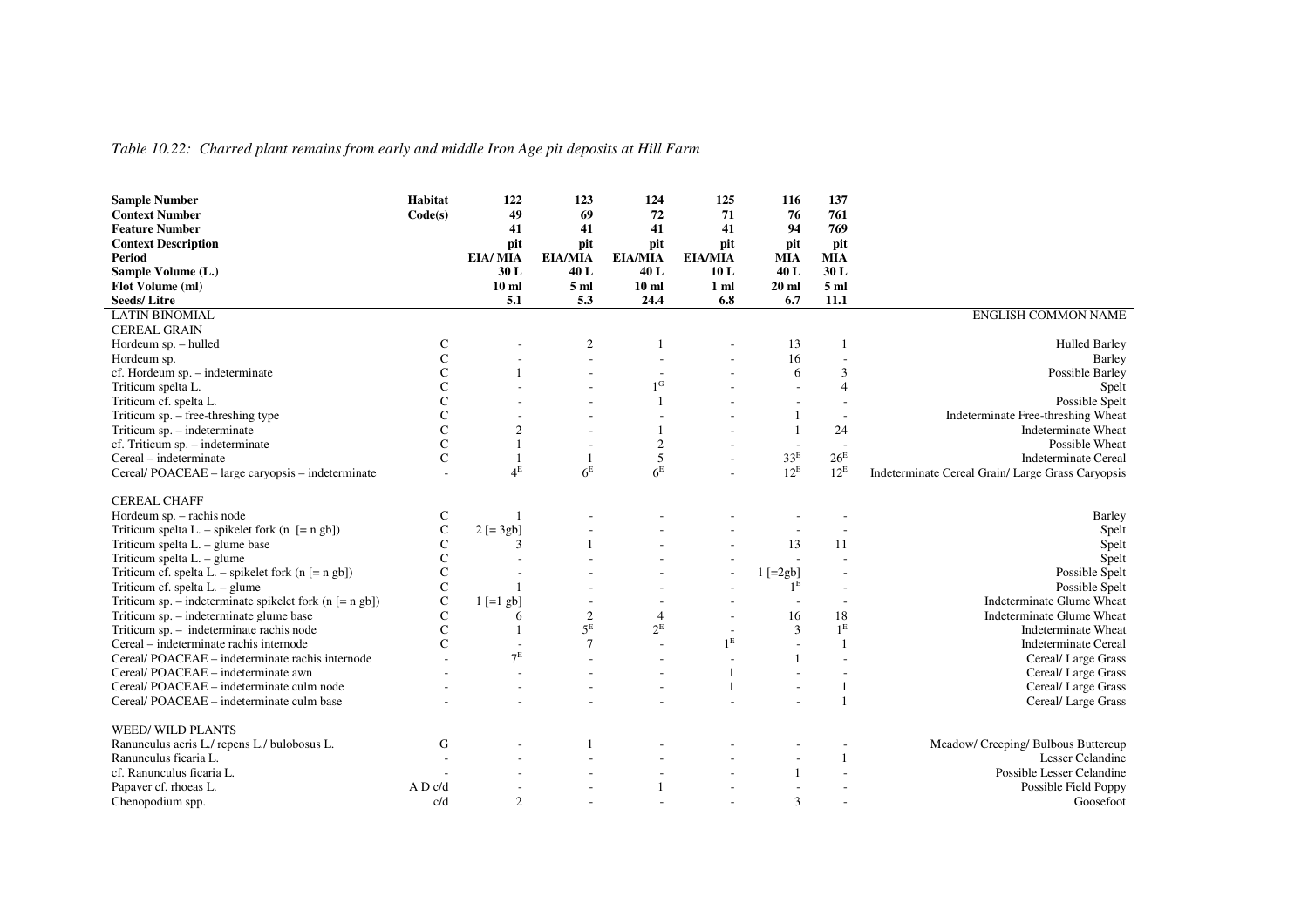#### *Table 10.22 (continued)*

| <b>Sample Number</b>                                            | Habitat                  | 122             | 123                      | 124                      | 125                      | 116            | 137             |                                        |
|-----------------------------------------------------------------|--------------------------|-----------------|--------------------------|--------------------------|--------------------------|----------------|-----------------|----------------------------------------|
| <b>Context Number</b>                                           | Code(s)                  | 49              | 69                       | 72                       | 71                       | 76             | 761             |                                        |
| <b>Feature Number</b>                                           |                          | 41              | 41                       | 41                       | 41                       | 94             | 769             |                                        |
| <b>Context Description</b>                                      |                          | pit             | pit                      | pit                      | pit                      | pit            | pit             |                                        |
| Sample Volume (L.)                                              |                          | 30L             | 40 L                     | 40 L                     | 10L                      | 40 L           | 30 L            |                                        |
| Flot Volume (ml)                                                |                          | 10 <sub>m</sub> | 5 <sub>m</sub>           | 10 <sub>ml</sub>         | 1 <sub>m</sub>           | $20$ ml        | 5 <sub>m1</sub> |                                        |
| <b>Seeds/Litre</b>                                              |                          |                 |                          |                          |                          |                |                 |                                        |
| Latin Binomial                                                  |                          |                 |                          |                          |                          |                |                 | English Common Name                    |
| <b>WEED/ WILD PLANTS</b>                                        |                          |                 |                          |                          |                          |                |                 |                                        |
| Chenopodium spp./ Atriplex spp. – internal structure            | c/d                      |                 |                          | 2                        | 3                        |                |                 | Goosefoot/ Orache                      |
| Atriplex spp.                                                   | c/d                      | 10              | 61                       | $\overline{\mathcal{A}}$ | $\Delta$                 |                |                 | Orache                                 |
| CHENOPODIACEAE/ CARYOPHYLLACEAE - int'l structure               | $\overline{\phantom{a}}$ |                 | $\mathfrak{2}$           |                          |                          |                |                 | Goosefoot/ Pink Family                 |
| Stellaria media L. agg.                                         | A                        |                 |                          | $\overline{2}$           |                          |                |                 | Common Chickweed                       |
| Spergula arvensis L.                                            | A b1                     |                 |                          | 6                        |                          |                |                 | Corn Spurrey                           |
| cf. Spergula arvensis L.                                        | A b1                     |                 | $\overline{2}$           |                          |                          |                |                 | Possible Corn Spurrey                  |
| CARYOPHYLLACEAE - unidentified, small-seeded                    |                          |                 |                          |                          |                          |                |                 | <b>Pink Family</b>                     |
| CARYOPHYLLACEAE - internal structure                            |                          |                 |                          |                          |                          |                |                 | Pink Family                            |
| Polygonum aviculare L.                                          | A                        |                 |                          | 3                        |                          |                | $\overline{2}$  | Knotgrass                              |
| Polygonum sp.                                                   |                          |                 |                          | 6                        |                          |                |                 | Knotgrass                              |
| cf. Polygonum spp.                                              |                          |                 |                          |                          |                          |                |                 | Possible Knotgrass                     |
| Polygonum spp./ Rumex spp./ Carex spp. - internal structure     |                          |                 |                          | $\overline{4}$           |                          |                |                 | Knotgrass/Dock/Sedge                   |
| cf. Polygonum spp./ Rumex spp./ Carex spp. - internal structure |                          |                 | $\overline{2}$           |                          |                          |                |                 | Possible Knotgrass/ Dock/ Sedge        |
| Fallopia convolvulus (L.) Á. Löve                               | A D                      |                 | $\sim$                   |                          |                          |                |                 | Black-bindweed                         |
| Rumex spp.                                                      |                          | $\overline{4}$  | 5                        | 29                       | $\overline{\phantom{0}}$ | 6              | 16              | Dock                                   |
| cf. Rorippa sp.                                                 |                          |                 |                          |                          |                          |                |                 | Water-cress                            |
| Vicia hirsuta (L.) Gray                                         | G                        | 1               | 5                        | 5                        |                          |                | 3               | Hairy Tare                             |
| cf. Vicia hirsuta (L.) Gray                                     | G                        | $\sim$          | $\mathbf{1}$             | 3                        |                          |                |                 | Possible Hairy Tare                    |
| Vicia spp./ Lathyrus spp. - small-seeded                        |                          | 56              | 52                       | $200^{\rm E}$            | $\mathbf Q$              | $2^E$          | 72              | Small-seeded Vetch/ Vetchling          |
| Melilotus spp./ Medicago spp./ Trifolium spp.                   |                          | 3               | 2                        | 32                       |                          | $\overline{4}$ | 8               | Melilot/ Medick/ Clover                |
| FABACEAE - immature seed                                        |                          |                 |                          | $\overline{\phantom{0}}$ |                          |                | $\overline{1}$  | Pea Family - immature seed             |
| APIACEAE - unidentified                                         |                          |                 |                          | $\overline{\mathcal{A}}$ |                          |                |                 | <b>Carrot Family</b>                   |
| Lithospermum arvense L.*                                        | A                        |                 |                          |                          |                          |                | 17              | Common Gromwell                        |
| Plantago major L.                                               | A c/d                    | 1               | 1                        |                          |                          |                |                 | <b>Greater Plantain</b>                |
| Plantago media L./ lanceolata L.                                | G <sub>2b</sub>          |                 |                          | $\overline{c}$           |                          |                |                 | Hoary/ Ribwort Plantain                |
| Euphrasia spp./ Odontites spp.                                  | A G                      |                 | 5                        | 23                       |                          |                | $\overline{2}$  | Eyebright/Bartsia                      |
| Galium cf. mollugo L.                                           | GHb                      |                 | $\sim$                   | 3                        |                          |                |                 | Possible Hedge Bedstraw                |
| Galium aparine L.                                               | A                        |                 |                          | $\overline{c}$           |                          |                | 3               | Cleaver                                |
| Galium spp.                                                     |                          |                 |                          |                          |                          |                | $\overline{4}$  | <b>Bedstraw</b>                        |
| cf. Galium spp.                                                 |                          |                 |                          |                          |                          |                |                 | Possible Bedstraw                      |
| Valerianella dentata (L.) Pollich                               | А                        |                 | $\sim$                   |                          |                          |                |                 | Narrow-fruited Cornsalad               |
| Cirsium sp.                                                     |                          |                 |                          |                          |                          |                |                 | Thistle                                |
| Tripleurospermum inodorum (L.) Sch. Bip.                        | A c/d                    |                 | 20                       | 125                      | $\overline{4}$           |                | 5               | <b>Scentless Mayweed</b>               |
| cf. Tripleurospermum inodorum (L.) Sch. Bip.                    | A c/d                    | 2               | $\sim$                   | $\overline{\phantom{a}}$ |                          |                |                 | <b>Possible Scentless Mayweed</b>      |
| ASTERACEAE – internal structure Anthemis/Tripleurospermum type  |                          | 3               | 31                       | 133                      | 6                        |                | 5               | Daisy Family – chamomile/ mayweed type |
| ASTERACEAE - unidentified                                       | $\overline{a}$           |                 | $\overline{\phantom{a}}$ |                          |                          | 1              |                 | Daisy Family                           |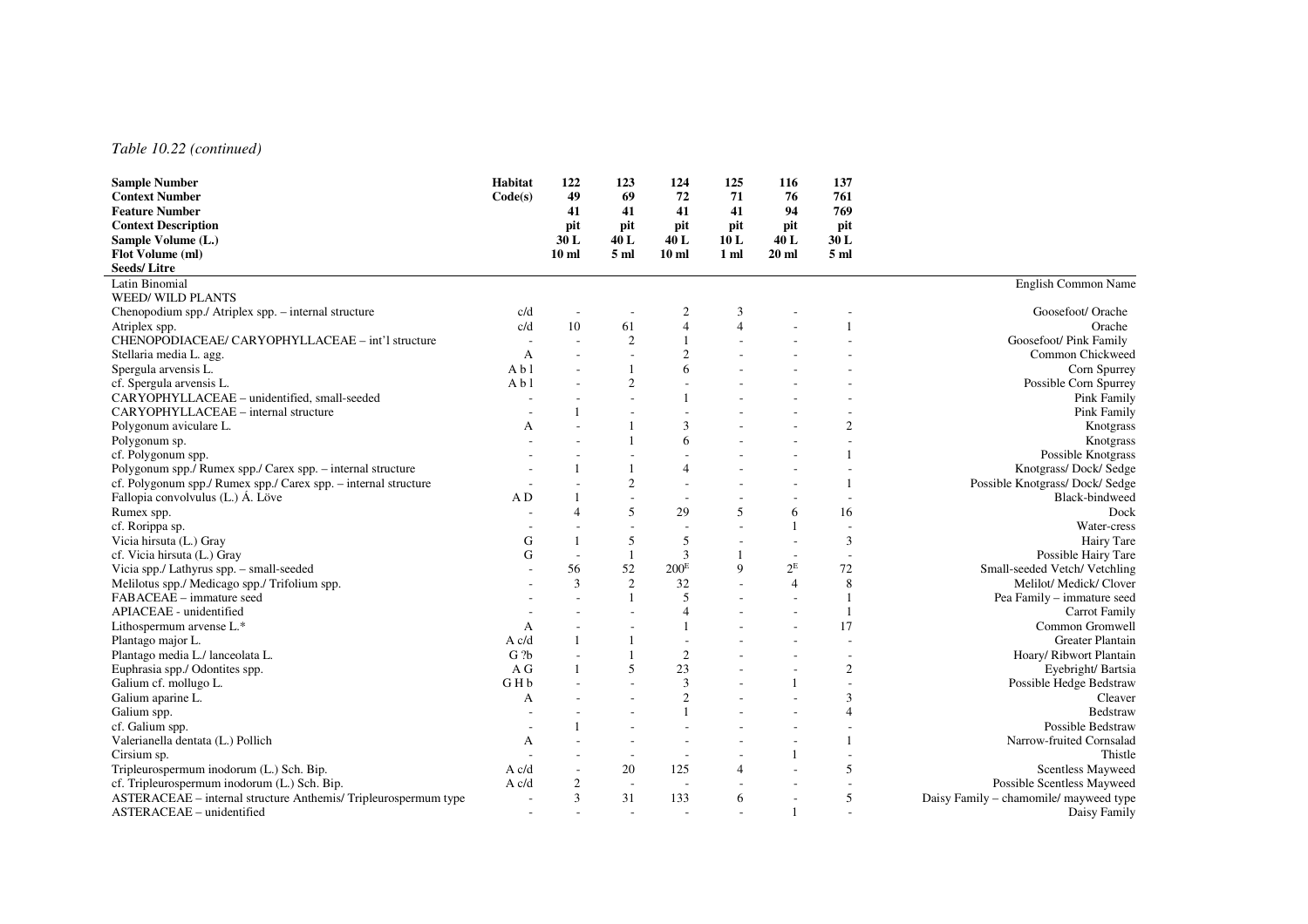#### *Table 10.22 (continued)*

| Habitat                  | 122                      | 123            | 124                           | 125                                                  | 116                  | 137             |                                  |
|--------------------------|--------------------------|----------------|-------------------------------|------------------------------------------------------|----------------------|-----------------|----------------------------------|
| Code(s)                  | 49                       | 69             | 72                            | 71                                                   | 76                   | 761             |                                  |
|                          | 41                       | 41             | 41                            | 41                                                   | 94                   | 769             |                                  |
|                          | pit                      | pit            | pit                           | pit                                                  | pit                  | pit             |                                  |
|                          | 30L                      | 40 L           | 40L                           | 10L                                                  | 40 L                 | 30L             |                                  |
|                          | 10 <sub>ml</sub>         | 5 ml           | 10 <sub>ml</sub>              | 1 <sub>m</sub>                                       | $20$ ml              | 5 ml            |                                  |
|                          |                          |                |                               |                                                      |                      |                 |                                  |
|                          |                          |                |                               |                                                      |                      |                 | English Common Name              |
|                          |                          |                |                               |                                                      |                      |                 |                                  |
| M h                      |                          |                |                               |                                                      |                      |                 | Sedge                            |
| A D c/d                  | $\overline{\phantom{a}}$ | 3              |                               |                                                      |                      |                 | Possible Annual Meadow-grass     |
| A                        | $\overline{\phantom{a}}$ |                |                               |                                                      |                      |                 | Oat                              |
| A                        |                          |                |                               |                                                      |                      |                 | Oat                              |
| A                        |                          |                |                               |                                                      |                      |                 | Oat                              |
| A                        |                          |                | $24^E$                        |                                                      | 8                    | 19 <sup>E</sup> | Oat/Brome                        |
| А                        | 6                        | $\overline{2}$ | 43                            | 11                                                   | 4                    |                 | <b>Brome</b>                     |
| $\overline{\phantom{a}}$ | 12                       | 13             | 42                            | 3                                                    | 24                   | 3               | Grass Family - small-sized seed  |
|                          | $\overline{2}$           |                |                               | $\mathfrak{Z}$                                       | 4                    | 11              | Grass Family - medium-sized seed |
|                          |                          | $\sim$         |                               |                                                      |                      |                 | Grass Family - large-sized seed  |
|                          | $\overline{\phantom{a}}$ |                |                               |                                                      |                      |                 | <b>Grass Family</b>              |
|                          | ٠                        |                |                               |                                                      |                      |                 | <b>Grass Family</b>              |
|                          | $\overline{\phantom{a}}$ |                |                               |                                                      |                      |                 | Unidentified rootlet             |
|                          |                          |                |                               |                                                      |                      |                 | Unidentified seed coat           |
|                          | 10                       | 10             | 73                            |                                                      | 20                   |                 | Unidentified                     |
|                          |                          | $\overline{7}$ | 78                            |                                                      | 60                   | 43 <sup>E</sup> | Indeterminate                    |
|                          | 211                      | 977            | 68                            | 267                                                  | 154                  | 334             |                                  |
|                          |                          | $4^E$          | 3 <sup>E</sup><br>$5^{\rm E}$ | 1 <sup>E</sup><br>23 <sup>E</sup><br>11 <sup>E</sup> | $5^{\rm E}$<br>$4^E$ |                 | 9 <sup>E</sup><br>$5^E$          |

 *\*Lithospermum arvense* may possibly be modern or sub-fossil, rather than ancient.

Key:  $N<sup>E</sup>$  = estimate count from fragments.  $N<sup>G</sup>$  = germinated grain. Total count for spikelet forks is calculated from glume bases

Habitat Codes based on Stace (1997) and modified from M. Jones (1978) and Carruthers (1990):<br>A = weed of arable cultivation  $C =$  cultivar

- 
- $l =$  preference for light soils
- $G =$  plant of grassland  $H =$  plant of hedgerows  $M =$  plant of marshy or very damp ground b = preference for basic soils  $c/d =$  preference for cultivated and disturbed ground h = preference for heavy soils  $c/d$  = preference for cultivated and disturbed ground h = preference for heavy soils - = unassigned

A = weed of arable cultivation C = cultivar C = cultivar C = cultivar D = plant of disturbed places on field margins and waysides G = plant of grassland M = plant of marshy or very damp ground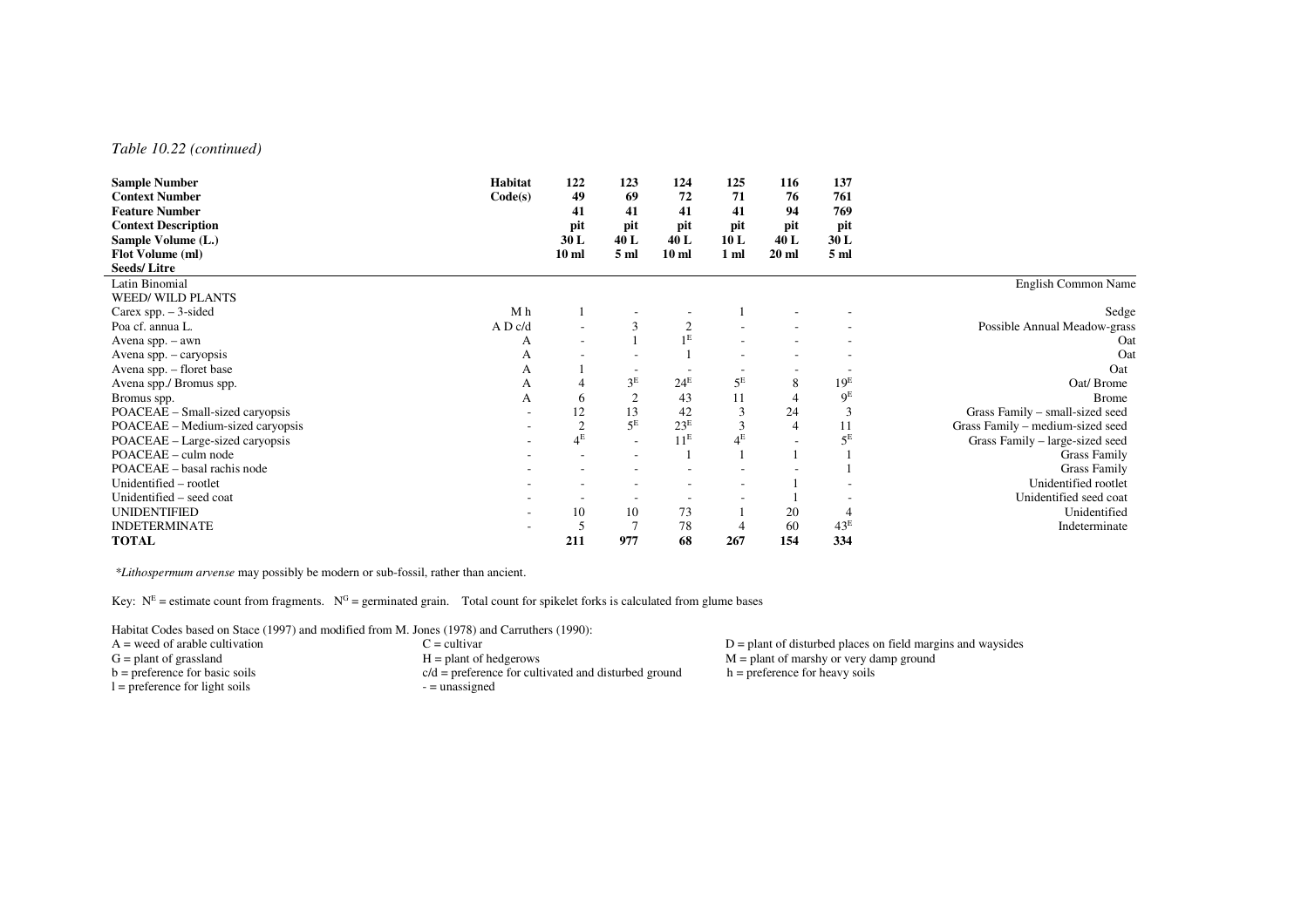#### *Table 10.23: Charcoal results from Hill Farm*

#### **Sample 107 – Early Neolithic pit (Feature 135, context 179) - 40 litre sample volume**

| REPRESENTATIVE SUB-SAMPLE FROM > 2mm FRACTION - FRAGMENTS STUDIED |                 |                   |               |                   |               |                   |                    |  |  |  |  |  |  |
|-------------------------------------------------------------------|-----------------|-------------------|---------------|-------------------|---------------|-------------------|--------------------|--|--|--|--|--|--|
| LATIN BINOMIAL                                                    | <b>OUANTITY</b> | <b>PROPORTION</b> | <b>VOLUME</b> | <b>PROPORTION</b> | <b>WEIGHT</b> | <b>PROPORTION</b> | <b>COMMON NAME</b> |  |  |  |  |  |  |
| Alnus sp.                                                         |                 | 10.3%             | 2 ml          | 13.3%             | 0.26g         | 16.6%             | alder              |  |  |  |  |  |  |
| Corylus sp.                                                       | 10              | 25.6%             | 5 ml          | 33.3%             | 0.45g         | 28.7%             | hazel              |  |  |  |  |  |  |
| Indeterminate                                                     | 25              | 64.1%             | 8 ml          | 53.3%             | 0.86g         | 54.7%             | indeterminate      |  |  |  |  |  |  |
| Unanalysed†                                                       | 100             |                   | 16 ml         |                   | 6.26g         |                   | unanalysed         |  |  |  |  |  |  |

# **Sample 117 – Early Iron Age/ Middle Iron Age pit (Feature 258, context 259) – 10 litre sample volume**

| REPRESENTATIVE SUB-SAMPLE FROM >2mm FRACTION - FRAGMENTS STUDIED |                 |                   |                 |                   |               |                   |                |  |  |  |  |  |  |
|------------------------------------------------------------------|-----------------|-------------------|-----------------|-------------------|---------------|-------------------|----------------|--|--|--|--|--|--|
| LATIN BINOMIAL                                                   | <b>OUANTITY</b> | <b>PROPORTION</b> | <b>VOLUME</b>   | <b>PROPORTION</b> | <b>WEIGHT</b> | <b>PROPORTION</b> | COMMON NAME    |  |  |  |  |  |  |
| Quercus sp.                                                      | 20              | 28.2%             | 8 ml            | 13.3%             | 1.07g         | 9.9%              | oak            |  |  |  |  |  |  |
| cf. Betula sp.                                                   |                 | $1.4\%$           | 2 ml            | $3.3\%$           | 0.04g         | $0.4\%$           | birch          |  |  |  |  |  |  |
| Pomoideae                                                        | 40              | 56.3%             | $35 \text{ ml}$ | 58.3%             | 7.65g         | 70.8%             | hawthorn group |  |  |  |  |  |  |
| Indetermiante                                                    |                 | $14.1\%$          | 15 ml           | 25.0%             | 2.04g         | 18.9%             | indeterminate  |  |  |  |  |  |  |
| Unanalysed                                                       | 100             |                   | $60$ ml         |                   | 13.68g        |                   | unanalysed     |  |  |  |  |  |  |

#### **SUMMARY OF ASSESSMENT RESULTS FROM MIDDLE IRON AGE AND ROMAN BRITISH SAMPLES by Robinson (2005)**

|         |       |       |                |       |       |     | .       |                |
|---------|-------|-------|----------------|-------|-------|-----|---------|----------------|
| 116     | 122   | 123   | 124            | 125   | 127   | 137 | 140     |                |
| 76      | 49    | 69    | 72             | 71    | 332   | 761 | 883     |                |
| 94      | 41    | 41    | 41             | 41    | 333   | 769 | 882     |                |
| pit     | pit   | pit   | pit            | pit   | grave | pit | pit     |                |
| E/M     | L/E/M | L/E/M | L/E/M          | L/E/M | L/E/M | 2M  | L/E/M   |                |
| 40      | 30    | 40    | 40             | 10    | 40    | 30  | 10      |                |
|         | +     | $^+$  | $\overline{+}$ |       |       |     |         | elm            |
|         |       |       |                | +     |       |     | $^{++}$ | oak            |
|         |       |       |                |       |       |     |         | alder/hazel    |
|         |       |       |                |       |       |     |         | hawthorn group |
| $^{++}$ |       |       |                |       |       |     |         | ash            |
|         |       |       |                |       |       |     |         |                |

Key to semi-quantitative Robinson (2005) assessment results:  $+$  = present,  $++$  = some and  $+++$  = fairly abundant; period abbreviates are as follows:  $L =$  Late Bronze Age,  $E =$  Early Iron Age and  $M =$  Middle Iron Age

†In the >2mm fraction some fragments of charcoal were < 2mm in one dimension or more and, therefore, it was either not possible to work with material with more than 2 years of growth rings or the material was too small to easily break to examine tangential or radial sections. However, in some cases less than 2 years of growth rings for oak was visible in sample <117>, however, this material was so distinctly oak (e.g. the flame cell pattern in the radial section, strongly ring porous, etc...) that an identification to oak (*Quercus* sp.) has been made here. Unanalysed charcoal is not included in calculations of proportions.